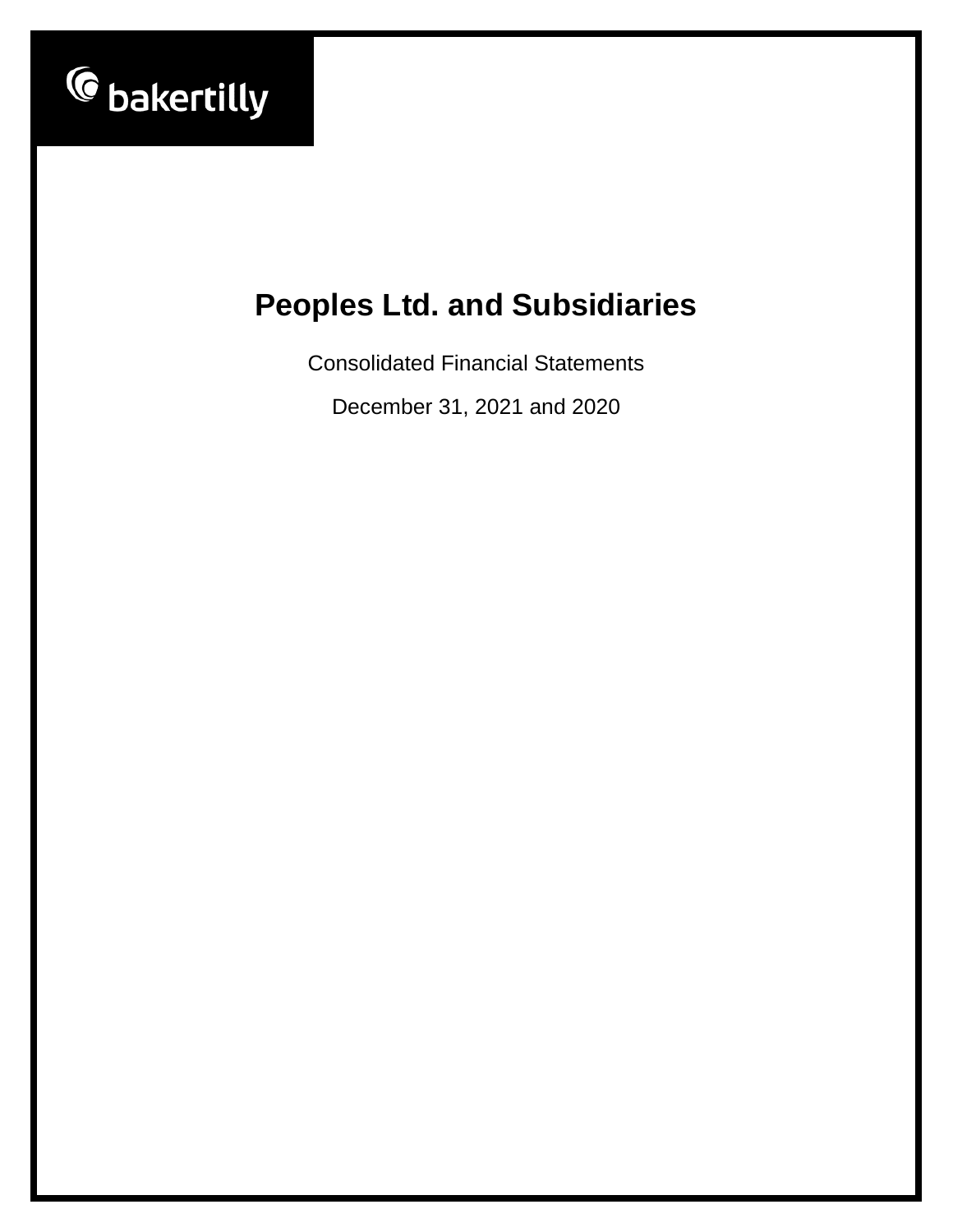Table of Contents December 31, 2021 and 2020

|                                                            | <b>Page</b> |
|------------------------------------------------------------|-------------|
| <b>Independent Auditors' Report</b>                        |             |
| <b>Financial Statements</b>                                |             |
| <b>Consolidated Balance Sheets</b>                         | 3           |
| <b>Consolidated Statements of Income</b>                   | 4           |
| <b>Consolidated Statements of Comprehensive Income</b>     | 5           |
| Consolidated Statements of Changes in Shareholders' Equity | 6           |
| <b>Consolidated Statements of Cash Flows</b>               | 7           |
| Notes to Consolidated Financial Statements                 | 8           |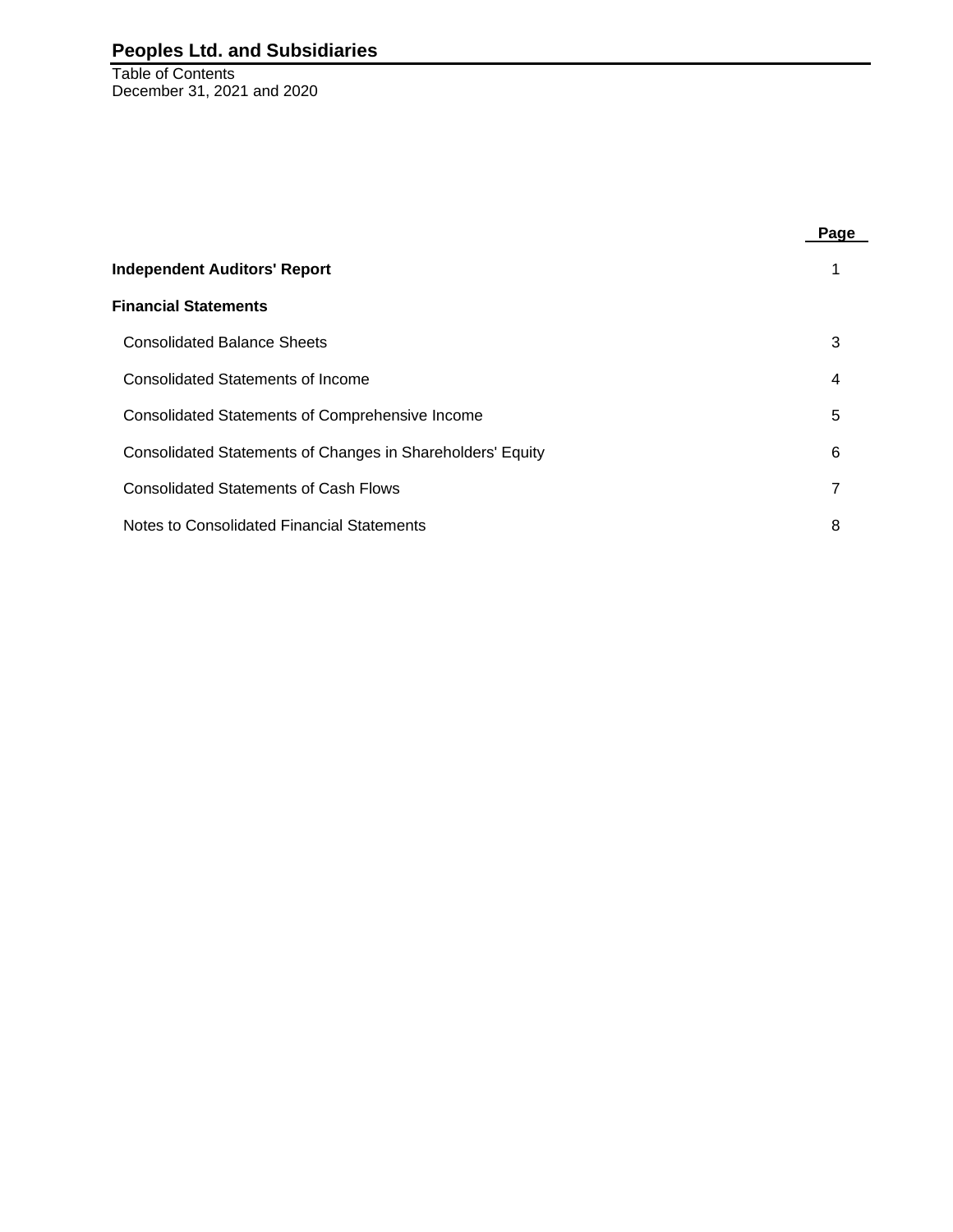

# **Independent Auditors' Report**

To the Shareholders and Board of Directors of Peoples Ltd. and Subsidiaries

#### **Opinion**

We have audited the consolidated financial statements of Peoples Ltd. and Subsidiaries (Company), which comprise the consolidated balance sheets as of December 31, 2021 and 2020, and the related consolidated statements of income, comprehensive income, changes in shareholders' equity, and cash flows for the years then ended, and the related notes to the consolidated financial statements.

In our opinion, the accompanying consolidated financial statements present fairly, in all material respects, the financial position of the Company as of December 31, 2021 and 2020, and the results of its operations and its cash flows for the years then ended in accordance with accounting principles generally accepted in the United States of America.

#### **Basis for Opinion**

We conducted our audits in accordance with auditing standards generally accepted in the United States of America (GAAS). Our responsibilities under those standards are further described in the Auditors' Responsibilities for the Audit of the Consolidated Financial Statements section of our report. We are required to be independent of the Company and to meet our other ethical responsibilities, in accordance with the relevant ethical requirements relating to our audits. We believe that the audit evidence we have obtained is sufficient and appropriate to provide a basis for our audit opinion.

#### **Responsibilities of Management for the Consolidated Financial Statements**

Management is responsible for the preparation and fair presentation of the consolidated financial statements in accordance with accounting principles generally accepted in the United States of America, and for the design, implementation and maintenance of internal control relevant to the preparation and fair presentation of financial statements that are free from material misstatement, whether due to fraud or error.

In preparing the consolidated financial statements, management is required to evaluate whether there are conditions or events, considered in the aggregate, that raise substantial doubt about the Company's ability to continue as a going concern within one year after the date that the financial statements are available to be issued.

#### **Auditors' Responsibilities for the Audit of the Consolidated Financial Statements**

Our objectives are to obtain reasonable assurance about whether the consolidated financial statements as a whole are free from material misstatement, whether due to fraud or error, and to issue an auditors' report that includes our opinion. Reasonable assurance is a high level of assurance but is not absolute assurance and therefore is not a guarantee that an audit conducted in accordance with GAAS will always detect a material misstatement when it exists. The risk of not detecting a material misstatement resulting from fraud is higher than for one resulting from error, as fraud may involve collusion, forgery, intentional omissions, misrepresentations, or the override of internal control. Misstatements are considered material if there is a substantial likelihood that, individually or in the aggregate, they would influence the judgment made by a reasonable user based on the consolidated financial statements.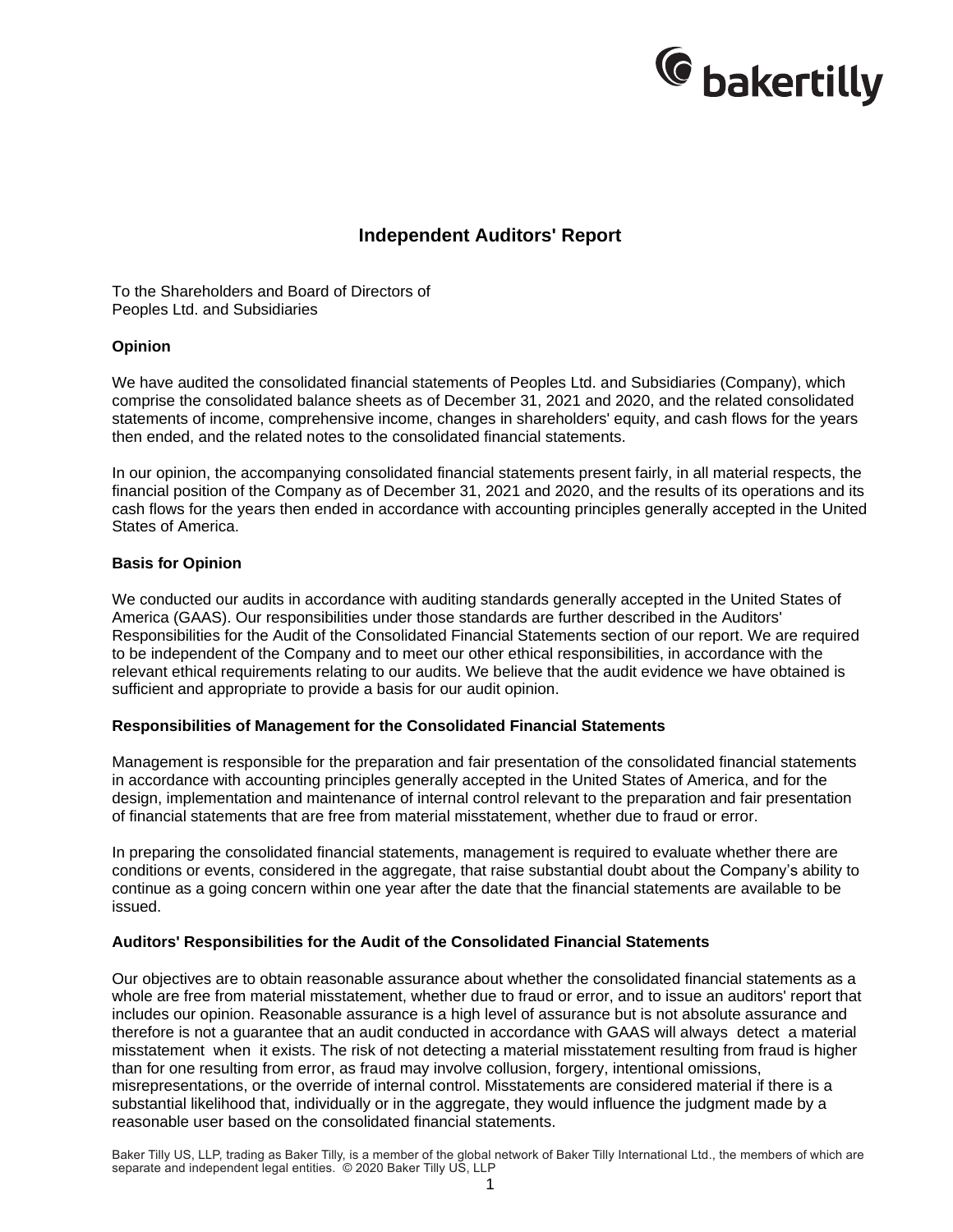In performing an audit in accordance with GAAS, we:

- Exercise professional judgment and maintain professional skepticism throughout the audit.
- Identify and assess the risks of material misstatement of the consolidated financial statements, whether due to fraud or error, and design and perform audit procedures responsive to those risks. Such procedures include examining, on a test basis, evidence regarding the amounts and disclosures in the consolidated financial statements.
- Obtain an understanding of internal control relevant to the audit in order to design audit procedures that are appropriate in the circumstances, but not for the purpose of expressing an opinion on the effectiveness of the Company's internal control. Accordingly, no such opinion is expressed.
- Evaluate the appropriateness of accounting policies used and the reasonableness of significant accounting estimates made by management, as well as evaluate the overall presentation of the consolidated financial statements.
- Conclude whether, in our judgment, there are conditions or events, considered in the aggregate, that raise substantial doubt about the Company's ability to continue as a going concern for a reasonable period of time.

We are required to communicate with those charged with governance regarding, among other matters, the planned scope and timing of the audit, significant audit findings and certain internal control–related matters that we identified during the audit.

Baker Tilly US, LLP

Wilkes-Barre, Pennsylvania March 28, 2022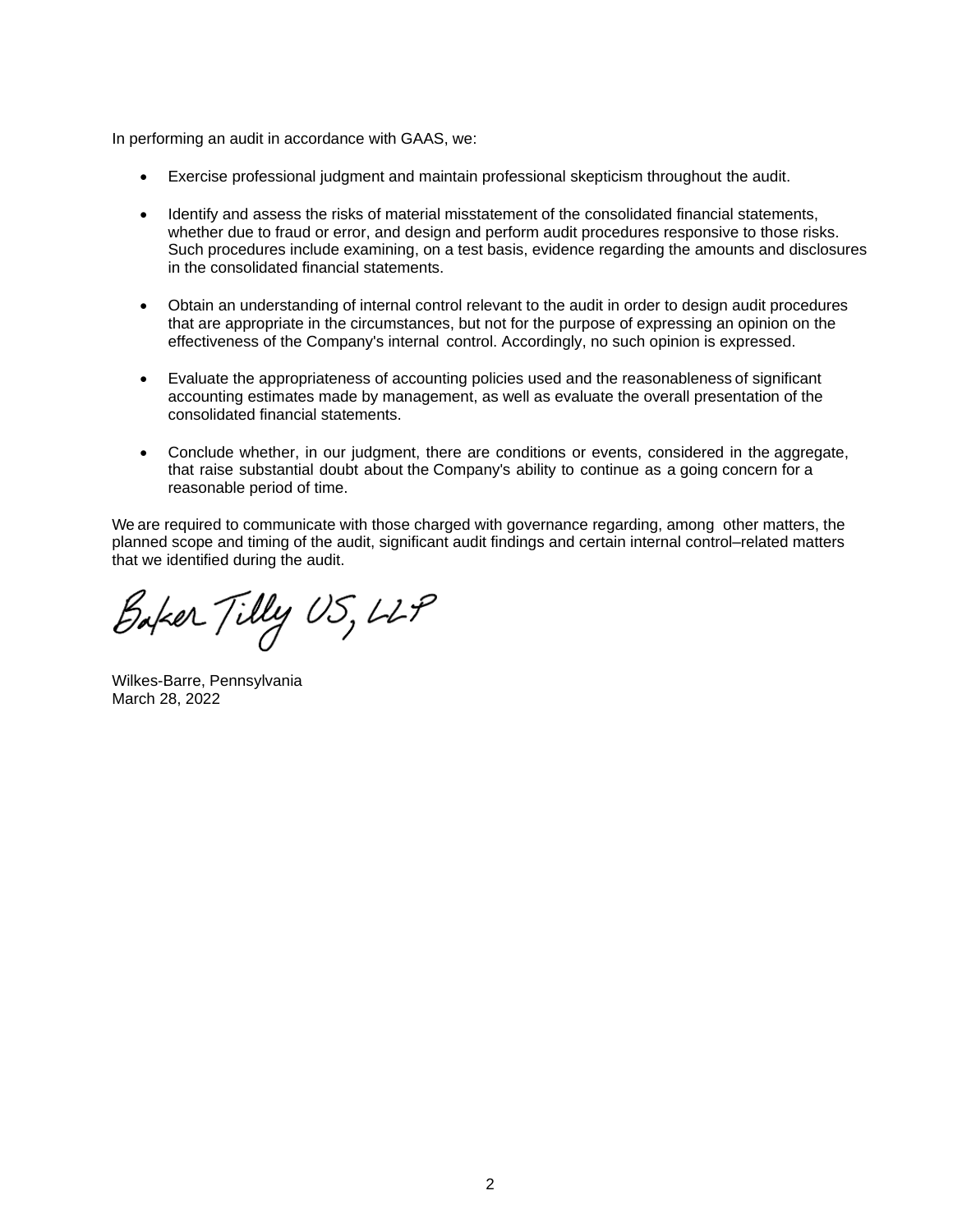Consolidated Balance Sheets December 31, 2021 and 2020 (In Thousands, Except Share Amounts)

|                                                                                                                                                                                                                                                                                                             | 2021                                                                                                    | 2020 |                                                                                                    |  |
|-------------------------------------------------------------------------------------------------------------------------------------------------------------------------------------------------------------------------------------------------------------------------------------------------------------|---------------------------------------------------------------------------------------------------------|------|----------------------------------------------------------------------------------------------------|--|
| <b>Assets</b>                                                                                                                                                                                                                                                                                               |                                                                                                         |      |                                                                                                    |  |
| Cash and due from banks<br>Available-for-sale securities<br>Held-to-maturity securities<br>Loans, net<br>Loans held-for-sale<br>Cash surrender value, life insurance<br>Bank premises and equipment<br>Accrued interest receivable<br>Restricted equity securities<br>Deferred income taxes<br>Other assets | \$<br>63,549<br>105,026<br>4,900<br>276,324<br>4,263<br>10,524<br>5,780<br>955<br>2,621<br>737<br>2,616 | \$   | 56,269<br>91,098<br>2,650<br>261,212<br>13,541<br>7,770<br>5,258<br>1,048<br>2,335<br>239<br>2,035 |  |
| Total                                                                                                                                                                                                                                                                                                       | \$<br>477,295                                                                                           | \$   | 443,455                                                                                            |  |
| <b>Liabilities and Shareholders' Equity</b>                                                                                                                                                                                                                                                                 |                                                                                                         |      |                                                                                                    |  |
| <b>Liabilities</b><br>Demand deposits:<br>Noninterest-bearing<br>Interest-bearing                                                                                                                                                                                                                           | \$<br>117,593<br>141,584                                                                                | \$   | 96,239<br>123,216                                                                                  |  |
| Total                                                                                                                                                                                                                                                                                                       | 259,177                                                                                                 |      | 219,455                                                                                            |  |
| Savings deposits<br>Time deposits                                                                                                                                                                                                                                                                           | 81,557<br>79,289                                                                                        |      | 66,684<br>90,292                                                                                   |  |
| <b>Total deposits</b>                                                                                                                                                                                                                                                                                       | 420,023                                                                                                 |      | 376,431                                                                                            |  |
| Borrowed funds<br>Accrued interest payable<br><b>Other liabilities</b>                                                                                                                                                                                                                                      | 8,000<br>20<br>2,758                                                                                    |      | 21,000<br>90<br>2,762                                                                              |  |
| <b>Total liabilities</b>                                                                                                                                                                                                                                                                                    | 430,801                                                                                                 |      | 400,283                                                                                            |  |
| <b>Shareholders' Equity</b><br>Common stock, \$.50 par value, authorized 5,000,000;<br>2021 - 750,004 shares issued, 735,349 outstanding<br>2020 - 715,155 shares issued, 700,500 outstanding                                                                                                               | 375                                                                                                     |      | 358                                                                                                |  |
| Surplus                                                                                                                                                                                                                                                                                                     | 21,322                                                                                                  |      | 18,865                                                                                             |  |
| Retained earnings                                                                                                                                                                                                                                                                                           | 25,764                                                                                                  |      | 23,034                                                                                             |  |
| Treasury stock, at cost<br>Accumulated other comprehensive (loss) income                                                                                                                                                                                                                                    | (512)<br>(455)                                                                                          |      | (512)<br>1,427                                                                                     |  |
| Total shareholders' equity                                                                                                                                                                                                                                                                                  | 46,494                                                                                                  |      | 43,172                                                                                             |  |
| Total                                                                                                                                                                                                                                                                                                       | \$<br>477,295                                                                                           | \$   | 443,455                                                                                            |  |

*See notes to consolidated financial statements*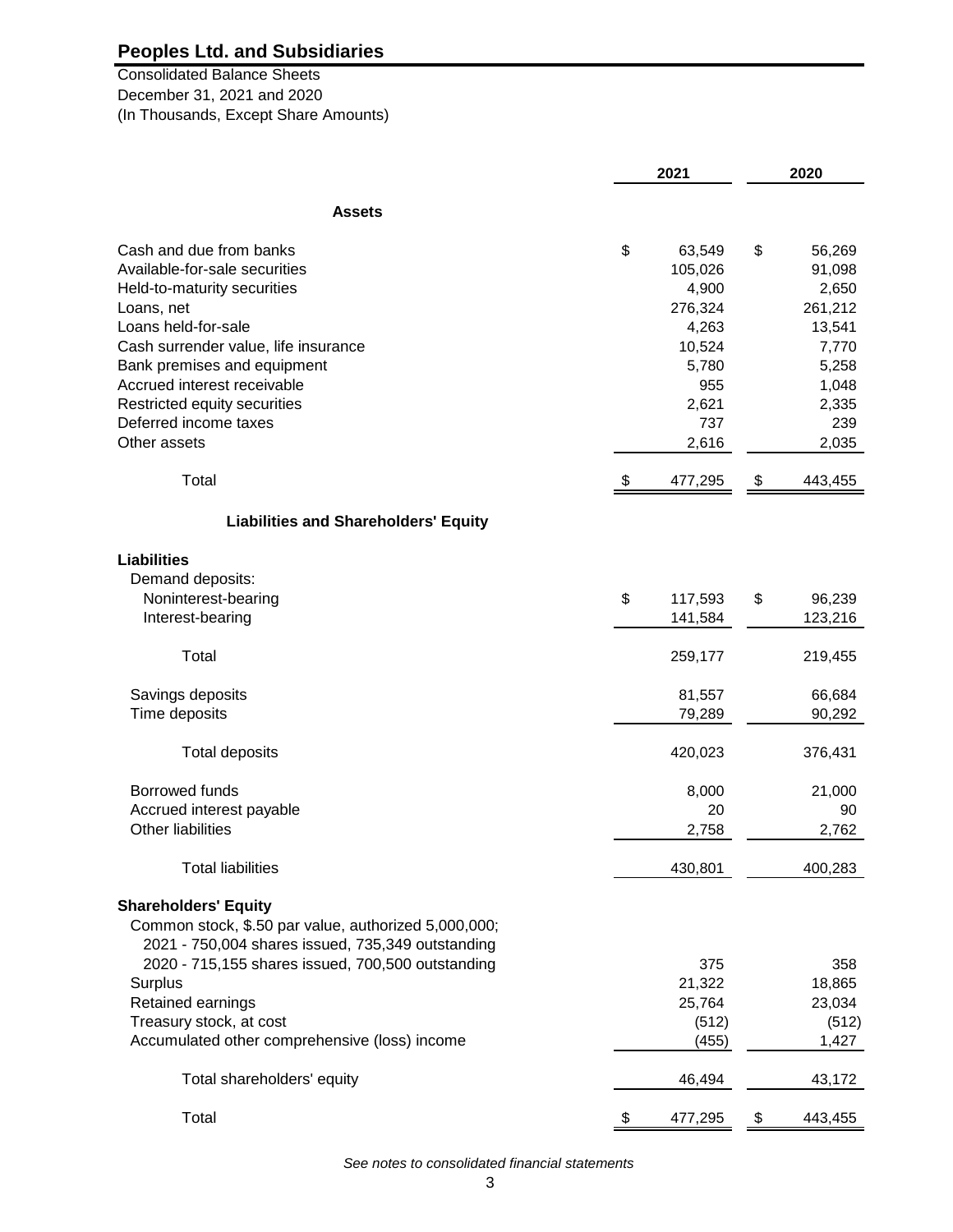Consolidated Statements of Income Years Ended December 31, 2021 and 2020 (in Thousands, Except Per Share Amounts)

|                                                     | 2021         | 2020         |
|-----------------------------------------------------|--------------|--------------|
|                                                     |              |              |
| <b>Interest Income</b>                              |              |              |
| Interest and fees on loans                          | \$<br>13,650 | \$<br>13,383 |
| Interest and dividends on investments:              |              |              |
| Taxable interest and dividends                      | 1,468        | 1,837        |
| Nontaxable interest                                 | 359          | 426          |
| Total interest income                               | 15,477       | 15,646       |
| <b>Interest Expense</b>                             |              |              |
| Interest on deposits                                | 823          | 1,897        |
| Interest on borrowed funds                          | 226          | 405          |
|                                                     |              |              |
| Total interest expense                              | 1,049        | 2,302        |
| <b>Net Interest Income</b>                          | 14,428       | 13,344       |
| <b>Provision for Loan Losses</b>                    | 150          | 1,255        |
| Net Interest Income After Provision for Loan Losses | 14,278       | 12,089       |
|                                                     |              |              |
| <b>Noninterest Income</b>                           |              |              |
| Service charges                                     | 1,616        | 1,418        |
| Gain on sale of loans                               | 1,732        | 2,056        |
| Commissions                                         | 153          | 106          |
| Increase in cash surrender value, life insurance    | 254          | 228          |
| (Loss) gain on sale of foreclosed assets            | 19           | 17           |
| Unrealized losses on equity securities              |              | (33)         |
| Other income                                        | 743          | 748          |
| Total noninterest income                            | 4,517        | 4,540        |
| <b>Noninterest Expenses</b>                         |              |              |
| Salaries and employee benefits                      | 5,286        | 5,729        |
| Occupancy and equipment                             | 1,055        | 1,073        |
| Data processing                                     | 652          | 585          |
| Debit/credit card processing                        | 446          | 426          |
| Pennsylvania shares tax                             | 410          | 355          |
| Professional fees                                   | 575          | 389          |
| <b>FDIC</b> insurance                               | 212          | 159          |
|                                                     | 114          |              |
| FHLB prepayment fee                                 |              |              |
| Other expenses                                      | 1,645        | 1,547        |
| Total noninterest expenses                          | 10,395       | 10,263       |
| <b>Income Before Provision for Income Taxes</b>     | 8,400        | 6,366        |
| <b>Provision for Income Taxes</b>                   | 1,573        | 1,166        |
| <b>Net Income</b>                                   | \$<br>6,827  | \$<br>5,200  |
| <b>Earnings Per Share</b>                           | \$<br>9.28   | \$<br>7.07   |

*See notes to consolidated financial statements*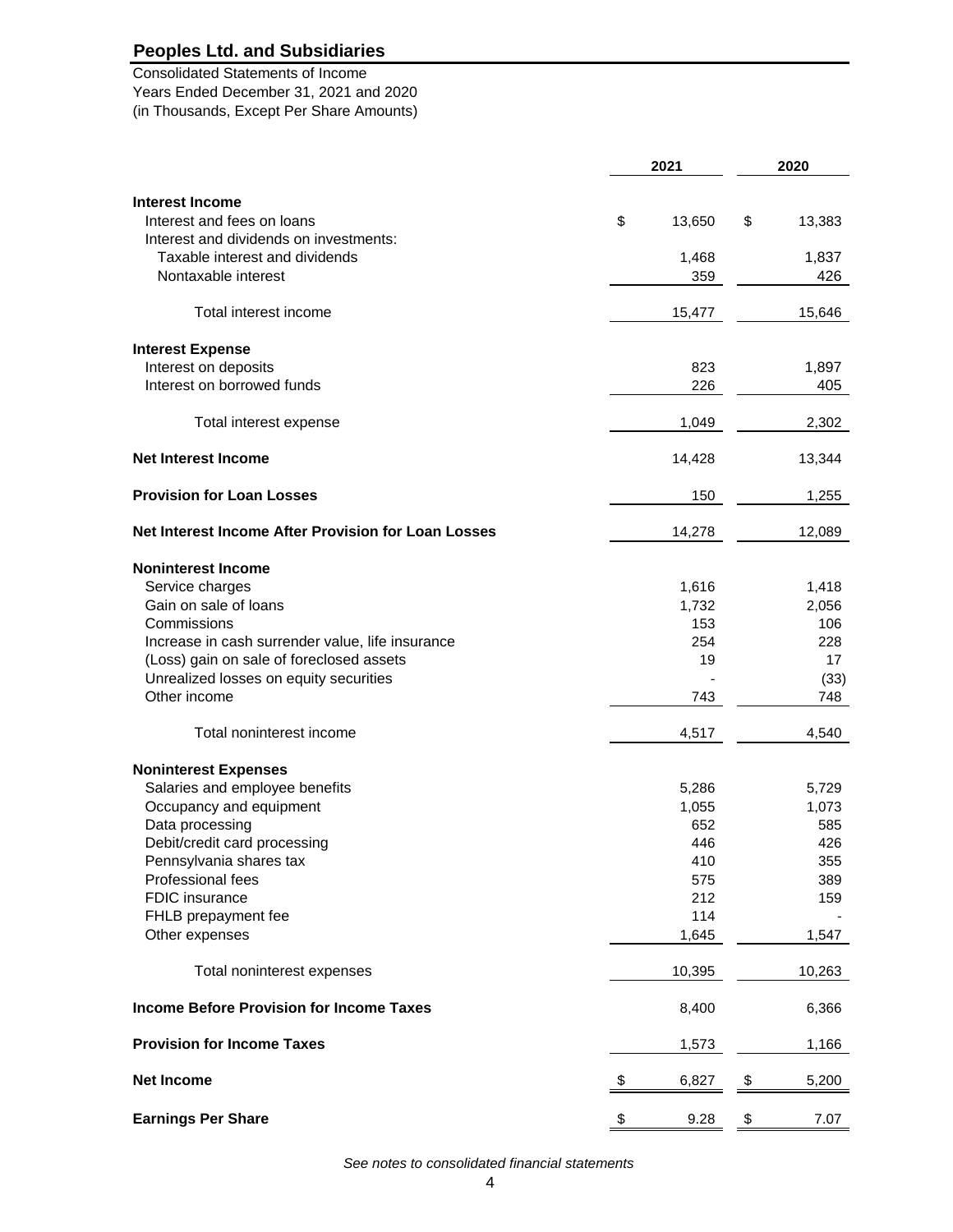Consolidated Statements of Comprehensive Income Years Ended December 31, 2021 and 2020 (in Thousands)

|                                                                                                                   | 2021            | 2020 |                |  |
|-------------------------------------------------------------------------------------------------------------------|-----------------|------|----------------|--|
| <b>Net Income</b>                                                                                                 | \$<br>6,827     | \$   | 5,200          |  |
| <b>Other Comprehensive (Loss) Income</b><br>Unrealized (loss) gain on available-for-sale securities<br>Tax effect | (2, 383)<br>501 |      | 1,492<br>(314) |  |
| Total other comprehensive (loss) income                                                                           | (1,882)         |      | 1,178          |  |
| <b>Total Comprehensive Income</b>                                                                                 | \$<br>4.945     | \$   | 6,378          |  |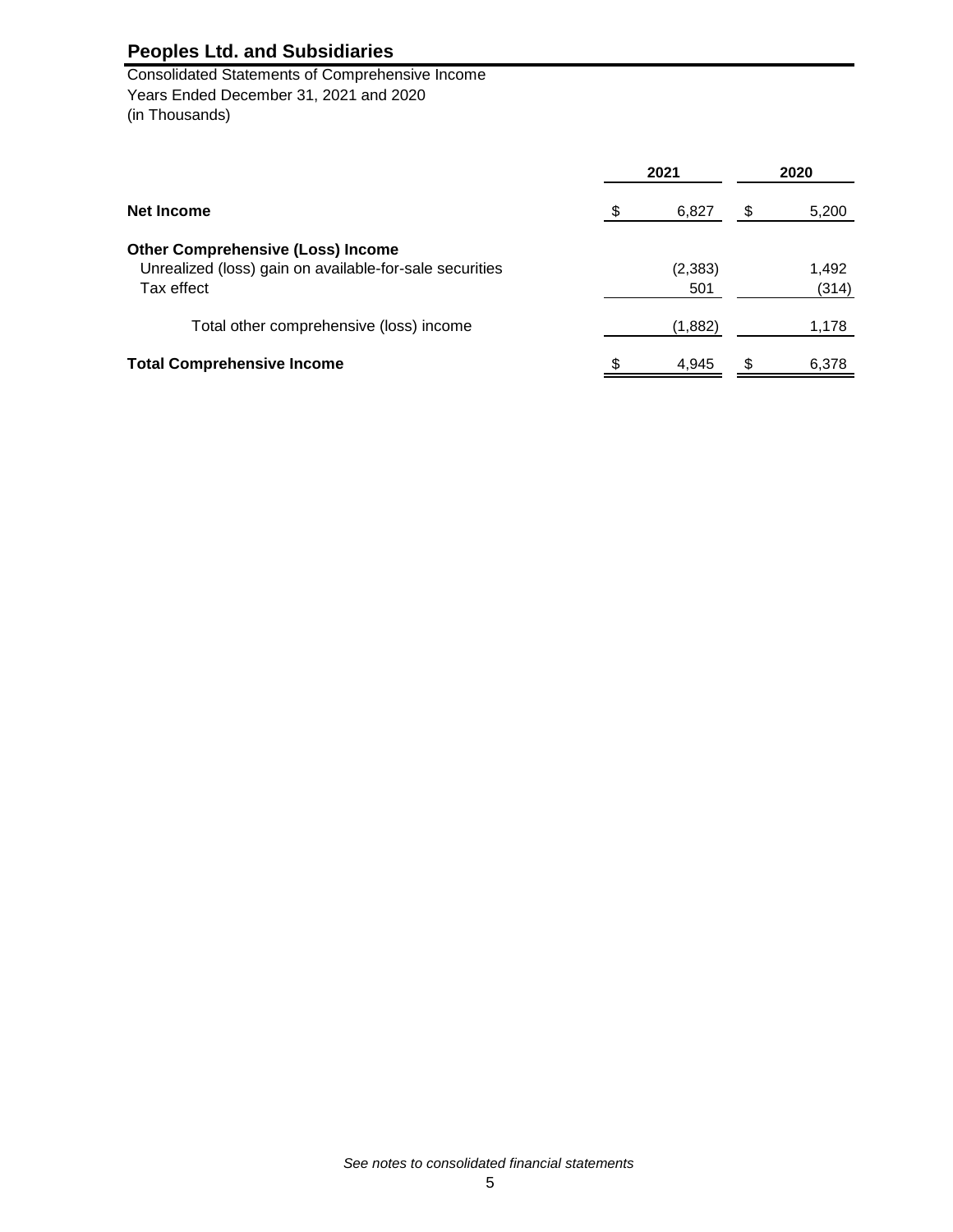Consolidated Statements of Changes in Shareholders' Equity Years Ended December 31, 2021 and 2020 (in Thousands, Except Share Amounts)

|                                  | <b>Common Stock</b> |           |                | <b>Treasury Stock</b>    |                | <b>Retained</b> | <b>Accumulated</b><br>Other<br>Comprehensive |              |  |
|----------------------------------|---------------------|-----------|----------------|--------------------------|----------------|-----------------|----------------------------------------------|--------------|--|
|                                  | <b>Shares</b>       | Amount    | <b>Shares</b>  | Amount                   | <b>Surplus</b> | <b>Earnings</b> | Income (Loss)                                | <b>Total</b> |  |
| Balance, January 1, 2020         | 681,964             | \$<br>341 | 14,655         | $\mathsf{\$}$<br>(512)   | \$16,857       | \$21,344        | \$<br>249                                    | \$38,279     |  |
| Net income                       |                     |           |                |                          |                | 5,200           |                                              | 5,200        |  |
| Other comprehensive income       |                     |           |                |                          |                |                 | 1,178                                        | 1,178        |  |
| Cash dividend (\$2.21 per share) |                     |           |                |                          |                | (1, 475)        |                                              | (1, 475)     |  |
| 5% stock dividend                | 33,191              | 17        |                | $\blacksquare$           | 2,008          | (2,035)         |                                              | (10)         |  |
| Balance, December 31, 2020       | 715,155             | 358       | 14,655         | (512)                    | 18,865         | 23,034          | 1,427                                        | 43,172       |  |
| Net income                       |                     |           |                |                          |                | 6,827           |                                              | 6,827        |  |
| Other comprehensive loss         |                     |           |                |                          |                |                 | (1,882)                                      | (1,882)      |  |
| Cash dividend (\$2.30 per share) |                     |           |                | $\overline{\phantom{a}}$ | $\blacksquare$ | (1,611)         | $\blacksquare$                               | (1,611)      |  |
| 5% stock dividend                | 34,849              | 17        | $\blacksquare$ | $\blacksquare$           | 2,457          | (2, 486)        |                                              | (12)         |  |
| Balance, December 31, 2021       | 750,004             | \$<br>375 | 14,655         | \$<br>(512)              | \$21,322       | \$25,764        | \$<br>(455)                                  | \$46,494     |  |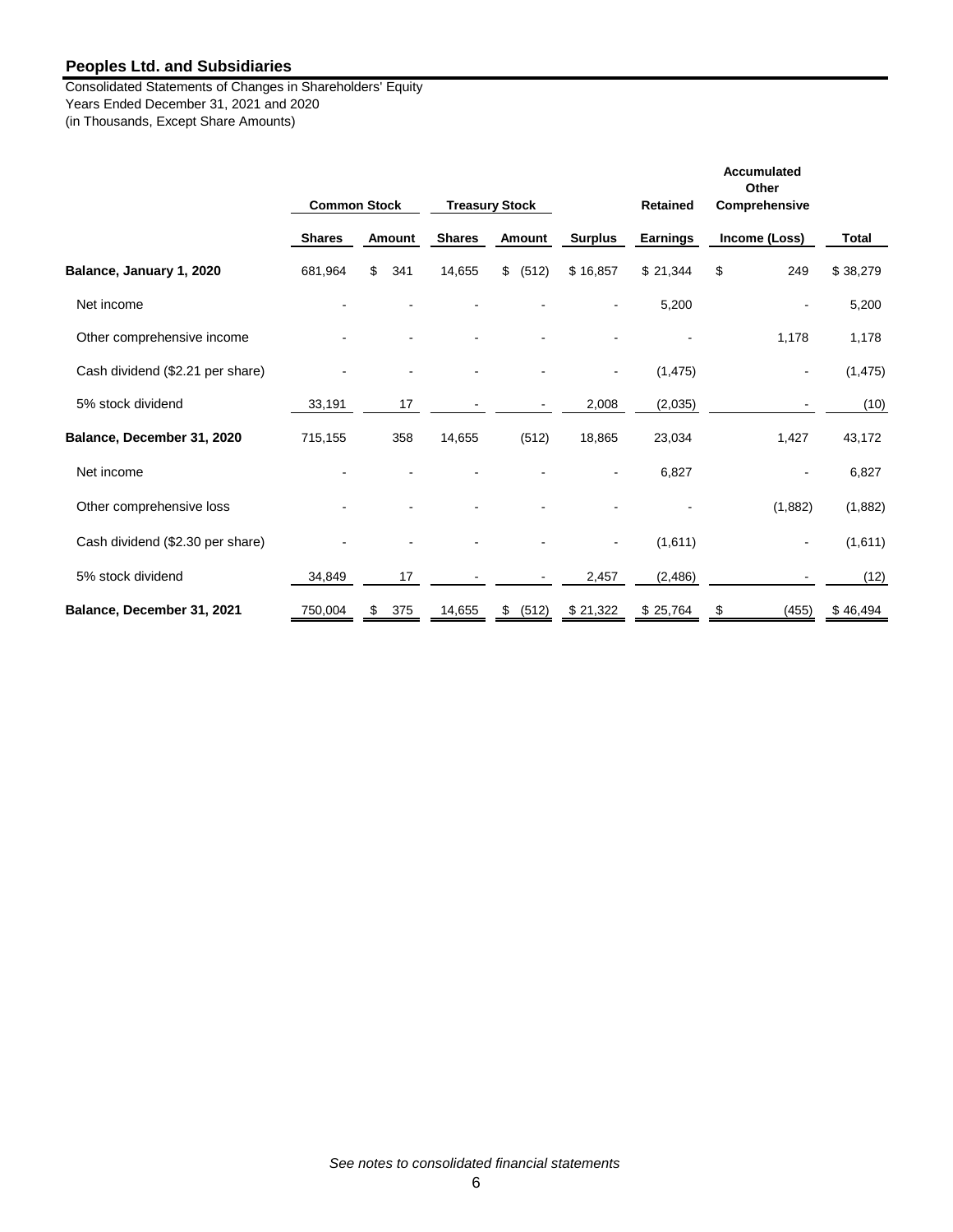Consolidated Statements of Cash Flows (in Thousands) Years Ended December 31, 2021 and 2020

|                                                                     | 2021         | 2020         |
|---------------------------------------------------------------------|--------------|--------------|
|                                                                     |              |              |
| <b>Operating Activities</b>                                         |              |              |
| Net income                                                          | \$<br>6,827  | \$<br>5,200  |
| Adjustments to reconcile net income to net cash provided by         |              |              |
| (used in) operating activities:                                     |              |              |
| Provision for loan losses                                           | 150          | 1,255        |
| Depreciation                                                        | 405          | 415          |
| Amortization and accretion, net                                     | 13           | (101)        |
| Gain on sale of loans                                               | (1,732)      | (2,056)      |
| Loans originated for sale                                           | (40, 959)    | (69, 019)    |
| Proceeds from sale of loans originated for sale                     | 51,969       | 59,694       |
| Writedown on foreclosed assets                                      | 40           | 20           |
| Loss (gain) on sale of foreclosed assets                            | 3            | (17)         |
| Loss on disposal of equipment                                       | 1            |              |
| Unrealized loss (gain) on equity securities                         |              | 33           |
| Deferred income taxes                                               | 3            | (204)        |
| Increase in cash surrender value, life insurance                    | (254)        | (228)        |
| Amortization of right-of-use asset                                  | 170          | 163          |
| Change in:                                                          |              |              |
| Accrued interest receivable                                         | 93           | (67)         |
| Other assets                                                        | (782)        | (137)        |
| Accrued interest payable                                            | (70)         | (43)         |
| Operating lease liability                                           | (195)        | (185)        |
| <b>Other liabilities</b>                                            | 7            | 335          |
| Net cash provided by (used in) operating activities                 | 15,689       | (4, 942)     |
| <b>Investing Activities</b>                                         |              |              |
| Proceeds from calls and maturities of available-for-sale securities | 30,233       | 59,342       |
| Purchase of available-for-sale securities                           | (46, 557)    | (40, 593)    |
| Purchase of held-to-maturity securities                             | (2,250)      | (2,650)      |
| Proceeds from redemption of restricted equity securities            | 858          | 411          |
| Purchase of restricted equity securities                            | (1, 144)     | (979)        |
| Net increase in loans                                               | (15, 262)    | (16, 343)    |
| Purchase of life insurance                                          | (2,500)      |              |
| Purchase of bank premises and equipment                             | (928)        | (839)        |
| Proceeds from the sale of foreclosed assets                         | 172          | 99           |
| Net cash used in investing activities                               | (37, 378)    | (1, 552)     |
| <b>Financing Activities</b>                                         |              |              |
| Net increase in deposits                                            | 43,592       | 31,938       |
| Proceeds from borrowed funds                                        |              | 8,000        |
| Repayment of borrowed funds                                         | (13,000)     | (3,000)      |
| Dividends paid                                                      | (1,623)      | (1, 485)     |
| Net cash provided by financing activities                           | 28,969       | 35,453       |
| <b>Increase in Cash and Due From Banks</b>                          | 7,280        | 28,959       |
| <b>Cash and Due From Banks, Beginning</b>                           | 56,269       | 27,310       |
| <b>Cash and Due From Banks, Ending</b>                              | \$<br>63,549 | \$<br>56,269 |

*See notes to consolidated financial statements*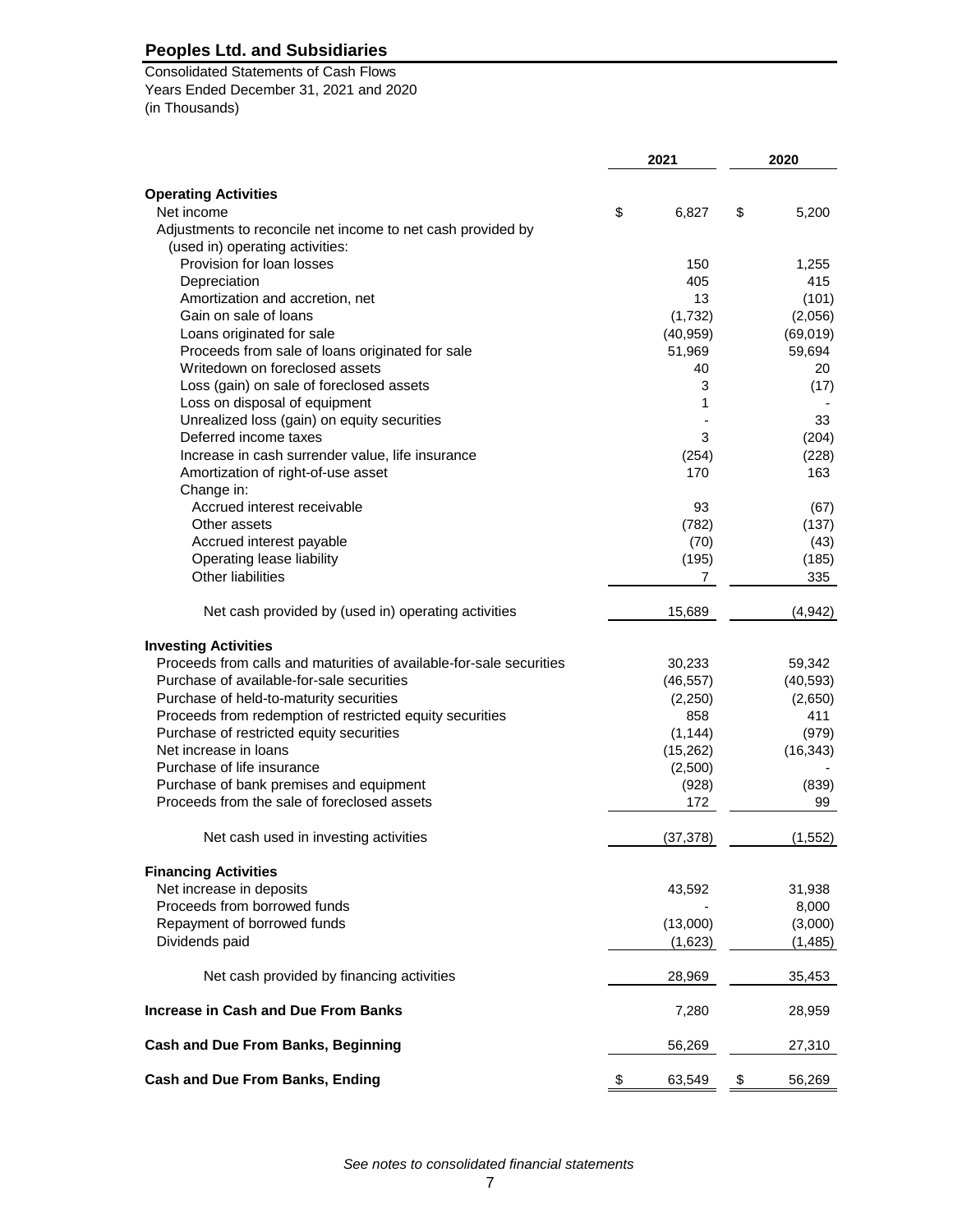Notes to Consolidated Financial Statements December 31, 2021 and 2020 (In Thousands, Except Share Amounts)

#### **1. Nature of Operations and Summary of Significant Accounting Policies**

#### **Principles of Consolidation**

The accompanying consolidated financial statements include the accounts of Peoples Ltd. and its wholly owned subsidiaries, PS Bank (Bank) and DEPPLL Corp. (collectively, Company). All significant intercompany balances and transactions have been eliminated in consolidation.

#### **Nature of Operations**

The Company provides a full range of basic financial services to individuals, small businesses and corporate customers through offices in Bradford, Lackawanna, Sullivan and Wyoming counties of Pennsylvania. The area is a rural and suburban market with an economic base made up of light manufacturing, retail and agricultural businesses. The Company's primary deposit products are demand deposits and interest bearing time and savings accounts. It offers a full array of loan products to meet the needs of retail and commercial customers.

The Bank is subject to regulation by the Pennsylvania Department of Banking and Securities and the Federal Deposit Insurance Corporation. Peoples Ltd. is subject to regulation by the Federal Reserve Bank of Philadelphia.

#### **Use of Estimates**

The preparation of financial statements in conformity with accounting principles generally accepted in the United States of America (U.S. GAAP) requires management to make estimates and assumptions that affect the reported amounts of assets and liabilities and disclosure of contingent assets and liabilities at the date of the financial statements and the reported amounts of revenues and expenses during the reporting period. Actual results could differ from those estimates.

Material estimates that are particularly susceptible to significant change relate to the determination of the allowance for loan losses and the valuation of investment securities.

In connection with the determination of the allowance for loan losses, management generally obtains independent appraisals for significant properties. While management uses available information to recognize losses on loans, further reductions in the carrying amounts of loans may be necessary based on changes in economic conditions., It is reasonably possible that the estimated losses on loans may change materially in the near term.

The Company's investment securities are comprised of a variety of financial instruments. The fair values of these securities are subject to various risks including changes in the interest rate environment and general economic conditions. Due to the increased level of these risks and their potential impact on the fair values of the securities, it is possible that the amounts reported in the accompanying consolidated financial statements could materially change in the near term.

#### **Significant Group Concentrations of Credit Risk**

The Company grants loans to customers primarily located in Bradford, Lackawanna, Sullivan and Wyoming counties of Pennsylvania. Although the Company has a diversified loan portfolio, a substantial portion of its debtors' ability to honor their contracts is dependent on the economic sector in which the Company operates. The Company does not have any significant concentrations from one industry or customer.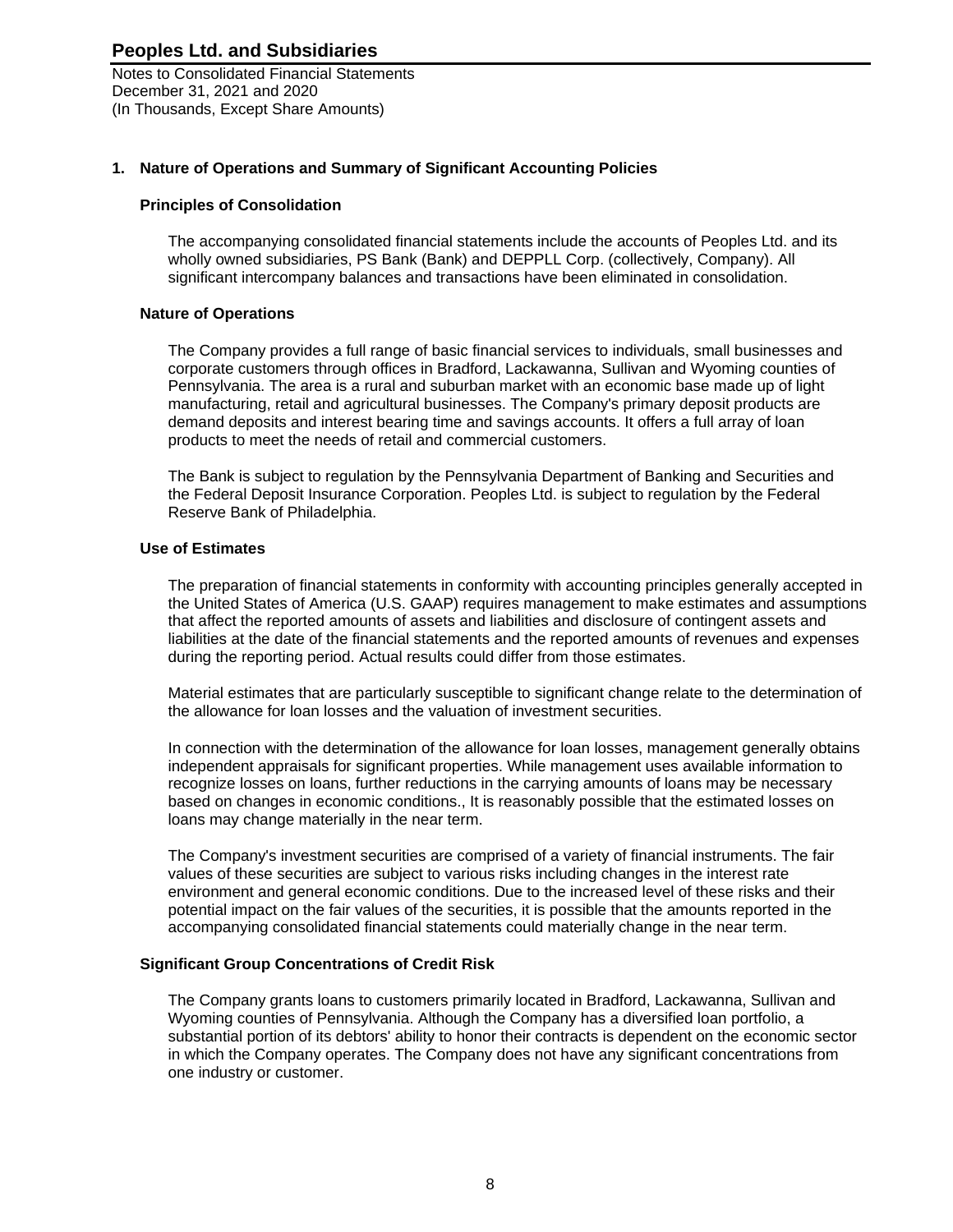Notes to Consolidated Financial Statements December 31, 2021 and 2020 (In Thousands, Except Share Amounts)

#### **Investments**

Debt securities that management has the positive intent and ability to hold to maturity are classified as held-to-maturity and reported at amortized cost. Debt securities not classified as held-to-maturity are classified as available-for-sale and reported at fair value, with unrealized gains and losses excluded from earnings and reported in other comprehensive income. Equity securities are reported at fair value, with unrealized gains and losses included in net income.

Purchase premiums and discounts are recognized in interest income using the interest method over the terms of the securities. Declines in the fair value of available-for-sale debt securities below their costs that are deemed to be credit-related are reflected in earnings as realized losses. Gains and losses on the sale of securities are recorded on the trade date and are determined using the specific identification method.

#### **Restricted Equity Securities**

Restricted equity securities are carried at cost. The Company, as a member of the Pittsburgh branch of the Federal Home Loan Bank system (FHLB), is required to maintain an investment in capital stock of the FHLB. The carrying value of this stock was \$2,611 at December 31, 2021 and \$2,325 at December 31, 2020. Based on redemption provisions of the FHLB, the stock has no quoted market value. The Company is also required to maintain an investment in the Atlantic Community Bankers Bank. The carrying value of this stock was \$10 at December 31, 2021 and 2020.

Management considers whether these investments are impaired based on the ultimate recoverability of the cost basis rather than by recognizing temporary declines in value. Management believes no impairment has occurred related to these investments at December 31, 2021 and 2020.

#### **Loans Held-for-Sale**

Loans held-for-sale consist of one-four family residential mortgages originated and intended for sale in the secondary market. The loans are carried in the aggregate at the lower of cost or fair value, based upon current delivery prices in the secondary market. Gains or losses are included in net income and are determined using the specific identification method.

#### **Loans**

Loans that management has the intent and ability to hold for the foreseeable future or until maturity or pay-off generally are reported at their outstanding unpaid principal balances adjusted for unearned income, the allowance for loan losses, and any unamortized deferred fees or costs on originated loans.

The loan receivable portfolio is segmented into commercial, residential, municipal and consumer loans. Commercial loans include commercial and industrial and commercial real estate loans. Residential loans include 1-4 family mortgage loans and home equity loans. Consumer loans consist of personal installment loans and municipal loans consist of loans to local municipalities and authorities. The segments of the Company's loan portfolio are disaggregated to a level that allows management to monitor risk and performance. Common risk characteristics include loan type, collateral type and geographic location.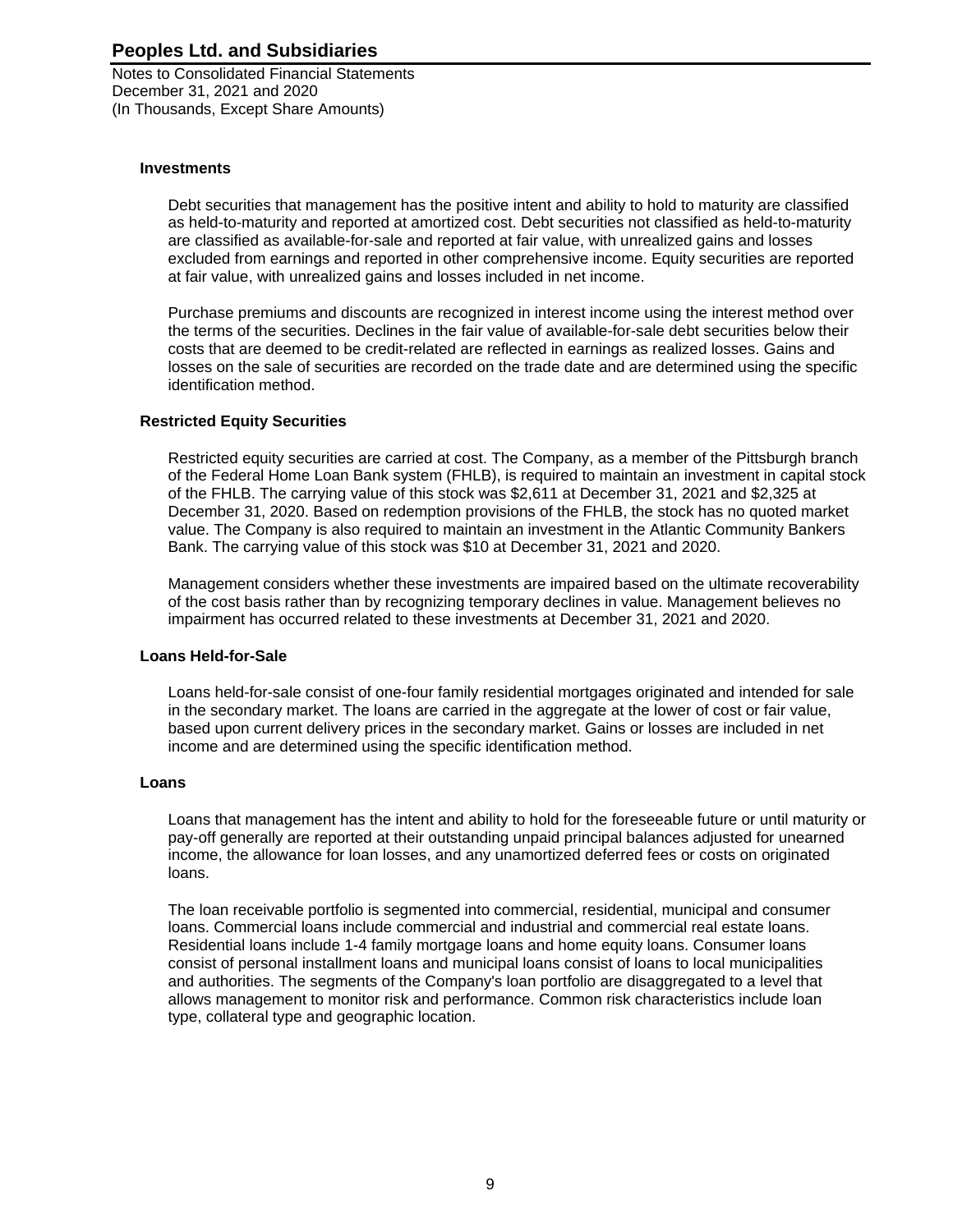Notes to Consolidated Financial Statements December 31, 2021 and 2020 (In Thousands, Except Share Amounts)

> For all classes of loans receivable except certain residential loans, the accrual of interest is discontinued when the contractual payment of principal or interest has become 90 days past due or management has serious doubts about further collectability of principal or interest, even though the loan is currently performing. For residential loans that are well secured and in the process of collection, the accrual of interest is discontinued after one year of past due payments. When a loan is placed on nonaccrual status, unpaid interest is reversed against interest income. Interest received on nonaccrual loans, including impaired loans, is either applied to principal or recognized as interest income, depending on management's judgment as to the collectability of principal. Generally, loans are restored to accrual status when the obligation is brought current, has performed in accordance with the contractual terms for a reasonable period of time (generally six months) and the ultimate collectability of the total contractual principal and interest is no longer in doubt. The past due status of all classes of loans receivable is determined based on contractual due dates for loan payments.

#### **Allowance for Loan Losses**

The allowance for loan losses represents management's estimate of losses inherent in the loan portfolio as of the balance sheet date and is recorded as a reduction to loans. The allowance for loan losses is increased by the provision for loan losses, and decreased by charge-offs, net of recoveries. Loans deemed to be uncollectible are charged against the allowance for loan losses, and subsequent recoveries, if any, are credited to the allowance. All, or part, of the principal balance of loans receivable are charged off to the allowance as soon as it is determined that the repayment of all, or part, of the principal balance is highly unlikely. Consumer loans are generally charged off no later than 120 days past due on a contractual basis (earlier in the event of bankruptcy) or if there is an amount deemed uncollectible.

The allowance for loan losses is maintained at a level considered adequate to provide for losses that can be reasonably anticipated. Management performs a quarterly evaluation of the adequacy of the allowance. The allowance is based on the Company's past loan loss experience, known and inherent risks in the portfolio, adverse situations that may affect the borrower's ability to repay, the estimated value of any underlying collateral, composition of the loan portfolio, current economic conditions and other relevant factors. This evaluation is inherently subjective as it requires material estimates that may be susceptible to significant revision as more information becomes available.

The allowance consists of specific, general and unallocated components.

The specific component relates to loans that are classified as impaired. For loans that are classified as impaired, a specific allowance is established when the collateral value, observable market price, or discounted cash flows of the impaired loan is lower than the carrying value of that loan. A loan is considered impaired when, based on current information and events, it is probable that the Company will be unable to collect the scheduled payments of principal or interest when due according to the contractual terms of the loan agreement. Factors considered by management in determining impairment include payment status, collateral value and the probability of collecting scheduled principal and interest payments when due. Loans that experience insignificant payment delays and payment shortfalls generally are not classified as impaired. Management determines the significance of payment delays and payment shortfalls on a case-by-case basis, taking into consideration all of the circumstances surrounding the loan and the borrower, including the length of the delay, the reasons for the delay, the borrower's prior payment records, and the amount of the shortfall in relation to the principal and interest owed. Impairment is measured on a loan-by-loan basis. The Company does not separately evaluate individual residential and consumer loans for impairment, unless such loans are part of a larger relationship that is impaired, or are classified as a troubled debt restructuring.

The estimated fair values of substantially all of the Company's impaired loans are measured based on the estimated fair value of the loan's collateral.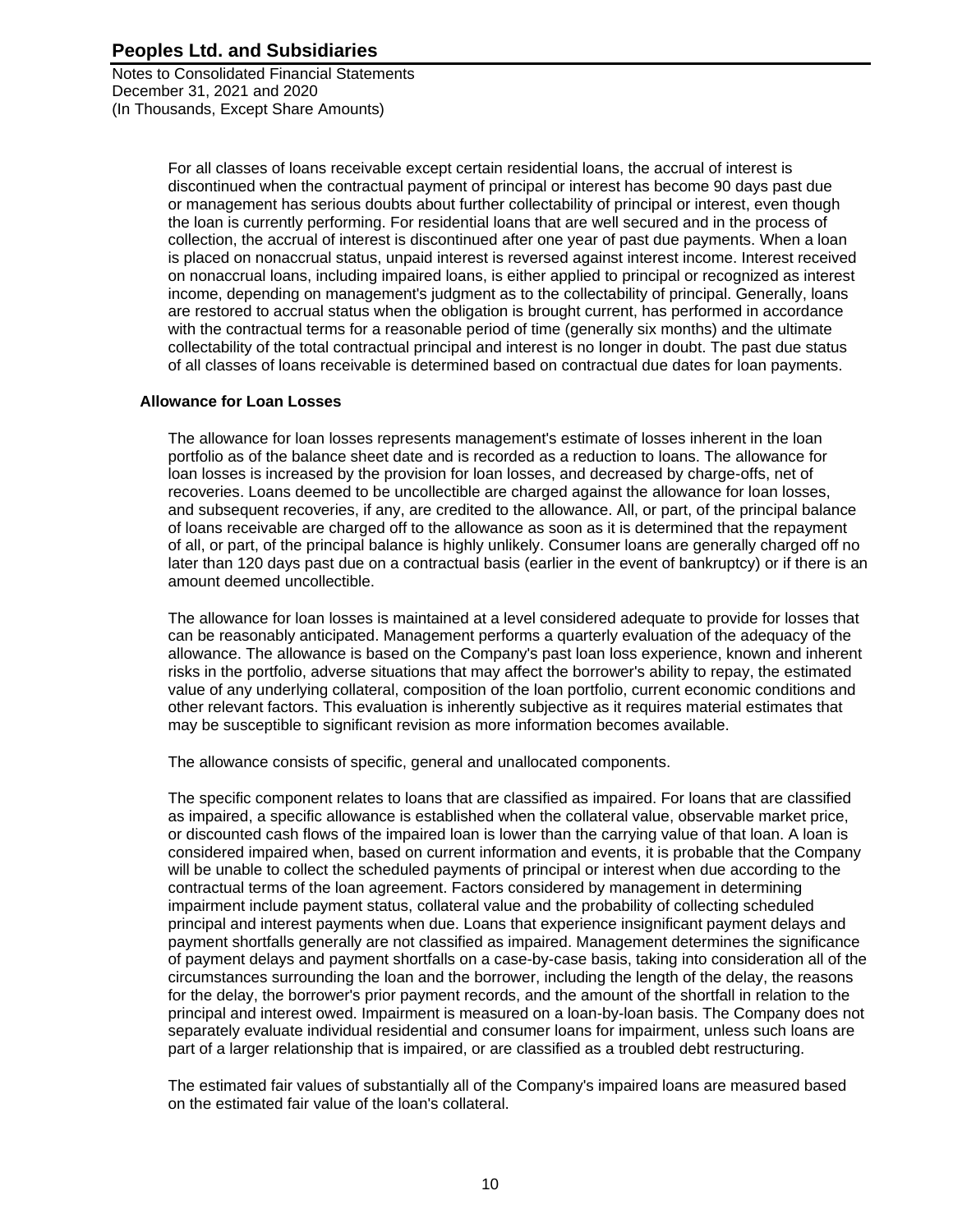Notes to Consolidated Financial Statements December 31, 2021 and 2020 (In Thousands, Except Share Amounts)

> For loans secured by real estate, estimated fair values are determined primarily through third-party appraisals. When a real estate secured loan becomes impaired, a decision is made regarding whether an updated certified appraisal of the real estate is necessary. This decision is based on various considerations, including the age of the most recent appraisal, the loan-to-value ratio based on the original appraisal and the condition of the property. Appraised values are discounted, when necessary, to arrive at the estimated selling price of the collateral, which is considered to be the estimated fair value. The discounts also include estimated costs to sell the property.

For loans secured by non-real estate collateral, such as accounts receivable, inventory and equipment, estimated fair values are determined based on the borrower's financial statements, inventory reports, accounts receivable agings or equipment appraisals, invoices or online pricing sources. Indications of value from these sources are generally discounted, as appropriate, based on the age of the financial information or the quality of the assets.

The general component covers pools of loans by loan class including loans not considered impaired, as well as smaller balance homogeneous loans, such as residential 1-4 family, home equity and consumer loans. These pools of loans are evaluated for loss exposure based upon historical loss rates, adjusted for qualitative risk factors. These qualitative risk factors include:

- 1. Lending policies and procedures, including underwriting standards and collection, charge-off and recovery practices.
- 2. National, regional and local economic and business conditions as well as the condition of various market segments, including the value of underlying collateral for collateral dependent loans.
- 3. Nature and volume of the portfolio and terms of loans.
- 4. Experience, ability and depth of lending management and staff.
- 5. Volume and severity of past due, classified and nonaccrual loans as well as other loan modifications.
- 6. Existence and effect of any concentrations of credit and changes in the level of such concentrations.
- 7. Oversight, including the impact of banking laws and regulations as well as the overall regulatory environment.
- 8. External factors which may have either a direct or indirect impact on the quality of the loan portfolio.

Each factor is assigned a value to reflect improving, stable or declining conditions based on management's best judgment using relevant information available at the time of the evaluation. Adjustments to the factors are supported through documentation of changes in conditions in a narrative accompanying the allowance for loan loss calculation.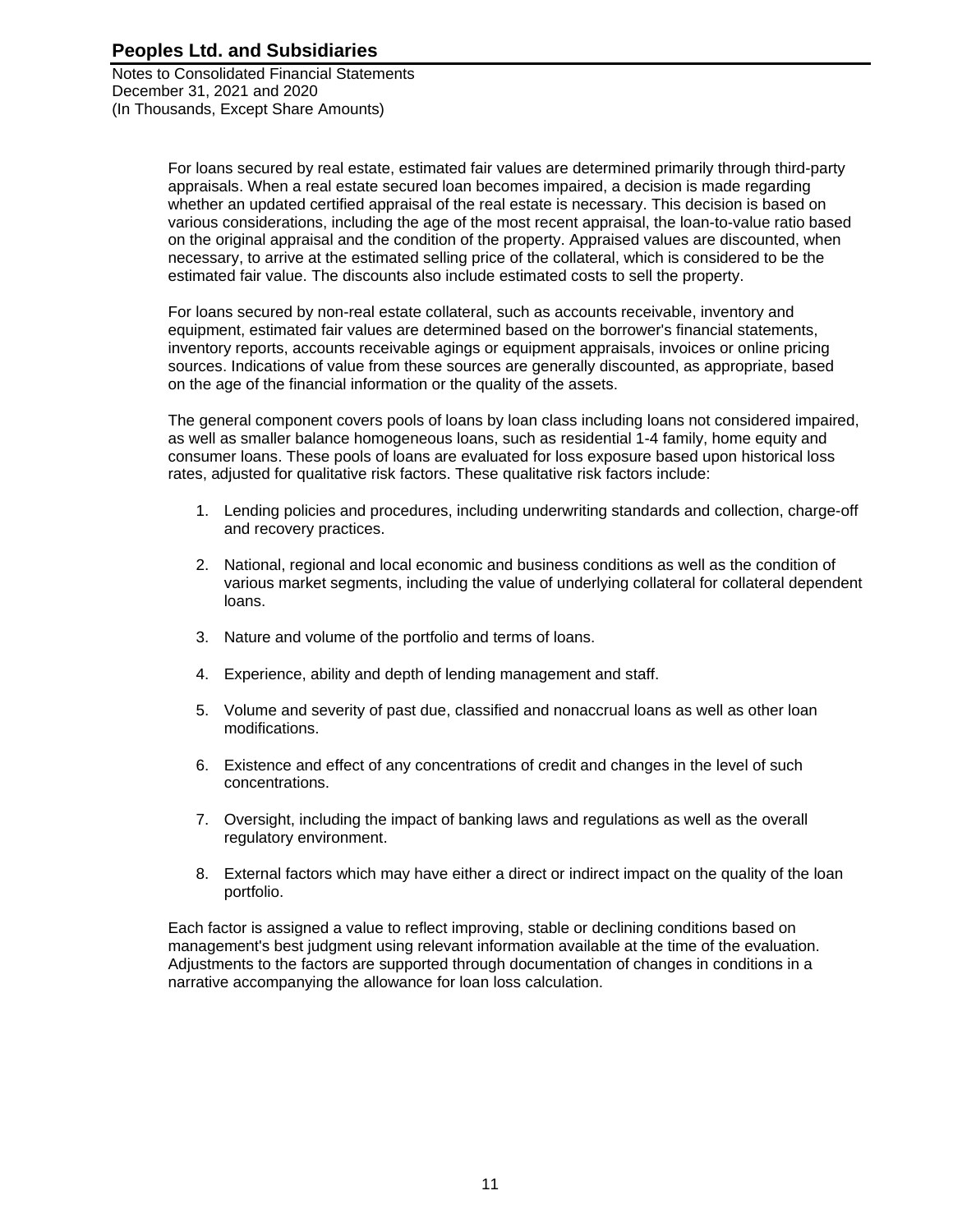Notes to Consolidated Financial Statements December 31, 2021 and 2020 (In Thousands, Except Share Amounts)

> The allowance calculation methodology includes further segregation of loan classes into risk rating categories. The borrower's overall financial condition, repayment sources, guarantors and value of collateral, if appropriate, are evaluated annually for commercial loans or when credit deficiencies arise, such as delinquent loan payments, for residential, municipal and consumer loans. Credit quality risk ratings include classifications of pass, special mention, substandard, doubtful and loss. Loans classified as special mention have potential weaknesses that deserve management's close attention. If uncorrected, the potential weaknesses may result in deterioration of the repayment prospects. Loans classified substandard have a well-defined weakness or weaknesses that jeopardize the liquidation of the debt. They include loans that are inadequately protected by the current sound net worth and paying capacity of the obligor or of the collateral pledged, if any. Loans classified doubtful have all the weaknesses inherent in loans classified substandard with the added characteristic that collection or liquidation in full, on the basis of current conditions and facts, is highly improbable. Loans classified as a loss are considered uncollectible and are immediately charged to the allowance for loan losses. Loans not classified are rated pass. To help ensure that risk ratings are accurate and reflect the present and future capacity of borrowers to repay a loan as agreed, the Company has a structured loan rating process encompassing both internal and external oversight. Generally, residential and consumer loans are included in the pass category unless on nonaccrual status at which time they are classified as substandard, or they are associated with a closely related criticized commercial credit. The Company's commercial loan officers are responsible for the timely and accurate risk rating of the commercial loans in their portfolio at origination and on an ongoing basis. The Company utilizes an external loan review consultant to conduct a loan review of its portfolio each year. The external consultant generally reviews all commercial loan relationships exceeding a specified threshold.

> An unallocated component is maintained to cover uncertainties that could affect management's estimate of probable losses. The unallocated component of the allowance reflects the margin of imprecision inherent in the underlying assumptions used in the methodologies for estimating specific and general losses in the portfolio.

> Loans whose terms are modified are classified as troubled debt restructurings (TDR) if the Company grants such borrowers concessions and it is deemed that those borrowers are experiencing financial difficulty. Concessions granted under a TDR generally involve a temporary reduction in interest rate or an extension of a loan's stated maturity date. Nonaccrual TDRs are restored to accrual status if principal and interest payments, under the modified terms, are current for six consecutive months after modification. Loans classified as TDRs are generally designated as impaired.

> In addition, federal and state regulatory agencies, as an integral part of their examination process, periodically review the Company's allowance for loan losses and may require the Company to recognize additions to the allowance based on their judgments about information available to them at the time of their examination, which may not be currently available to management. Based on management's comprehensive analysis of the loan portfolio, management believes the current level of the allowance for loan losses is adequate.

The Company made no significant changes to its accounting policies or methodologies for the allowance for loan losses in 2021 or 2020.

#### **Revenue Recognition**

The Company earns income from various sources, including loans, investment securities, bank-owned life insurance, deposit accounts and sales of assets.

Interest income on loans is accrued on the unpaid principal balance and recorded daily. Loan origination fees, net of certain direct origination costs, are deferred and recognized as an adjustment of the related loan yield using the interest method. Other loan fees, including late charges, are recognized as they occur.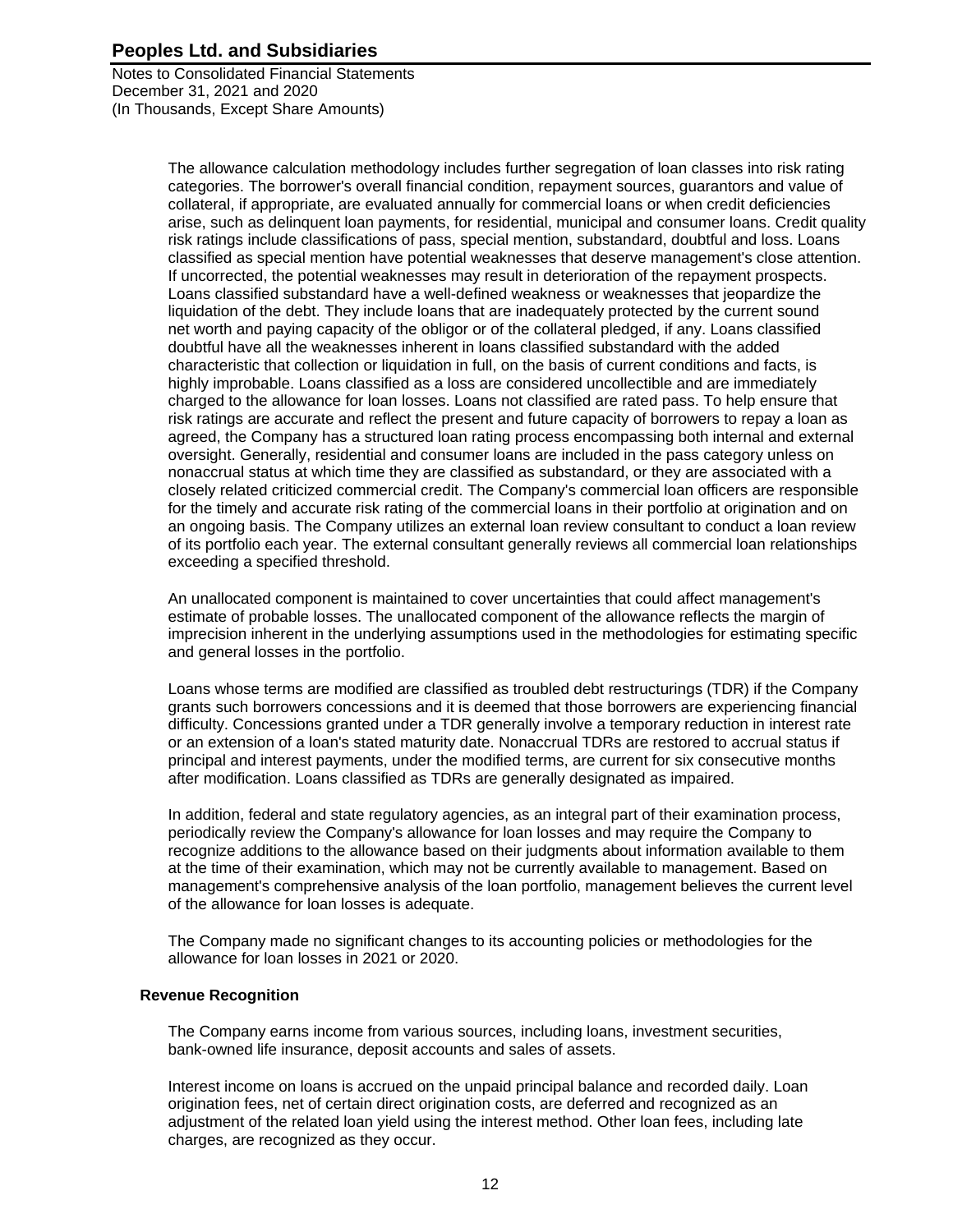Notes to Consolidated Financial Statements December 31, 2021 and 2020 (In Thousands, Except Share Amounts)

> Interest income on debt securities is recognized on the accrual basis. Purchase premiums and discounts are recognized using the interest method over the term of the securities. Dividends on equity securities are recorded when declared.

Service charges on deposits include maintenance and analysis fees, overdraft fees and automated teller machine (ATM) fees. Revenue is recognized when the Company's performance obligation is completed which is generally monthly for account services or when a transaction has been completed. Payment for service charges on deposit accounts is received immediately or in the following month through a direct charge to customers' accounts.

Commissions are received from third parties based on the sale of the third party's investment and insurance products to the Company's customers. The Company's performance obligation is complete when the sale occurs.

Other income includes other fees and revenue which are generally transactional in nature and are recorded as they occur.

Gains or losses on sales of assets are generally recognized when the asset has been legally transferred to the buyer and the Company has no continuing involvement with the asset. The Company does not generally finance the sale.

#### **Cash Surrender Value, Life Insurance**

The Company is the owner and beneficiary of life insurance policies on certain employees and directors. The life insurance investment is carried at the cash surrender value of the underlying owned policies. The increase in the cash surrender value is recognized as a component of noninterest income. The policies can be liquidated, if necessary, with tax costs associated. However, the Company intends to hold these policies and, accordingly, the Company has not provided for deferred income taxes on the earnings from the increase in cash surrender value.

#### **Bank Premises and Equipment**

Bank premises (including leasehold improvements) and equipment are carried at cost, less accumulated depreciation. Depreciation is provided on the straight-line method over the estimated lives of the assets for owned assets or the lesser of the lease term or the estimated lives of the assets for leasehold improvements.

#### **Foreclosed Assets**

Assets acquired through, or in lieu of, loan foreclosure are held for sale and are initially recorded at fair value less costs to sell at the date of foreclosure, establishing a new cost basis. Subsequent to foreclosure, valuations are periodically performed and the assets are carried at the lower of carrying amount or fair value less cost to sell. Revenue and expenses from operations and changes in the valuation allowance are included in other expenses.

Foreclosed assets totaled \$24 and \$240 at December 31, 2021 and 2020, respectively, and are included in other assets. Residential real estate in process of foreclosure was \$333 and \$263 at December 31, 2021 and 2020, respectively.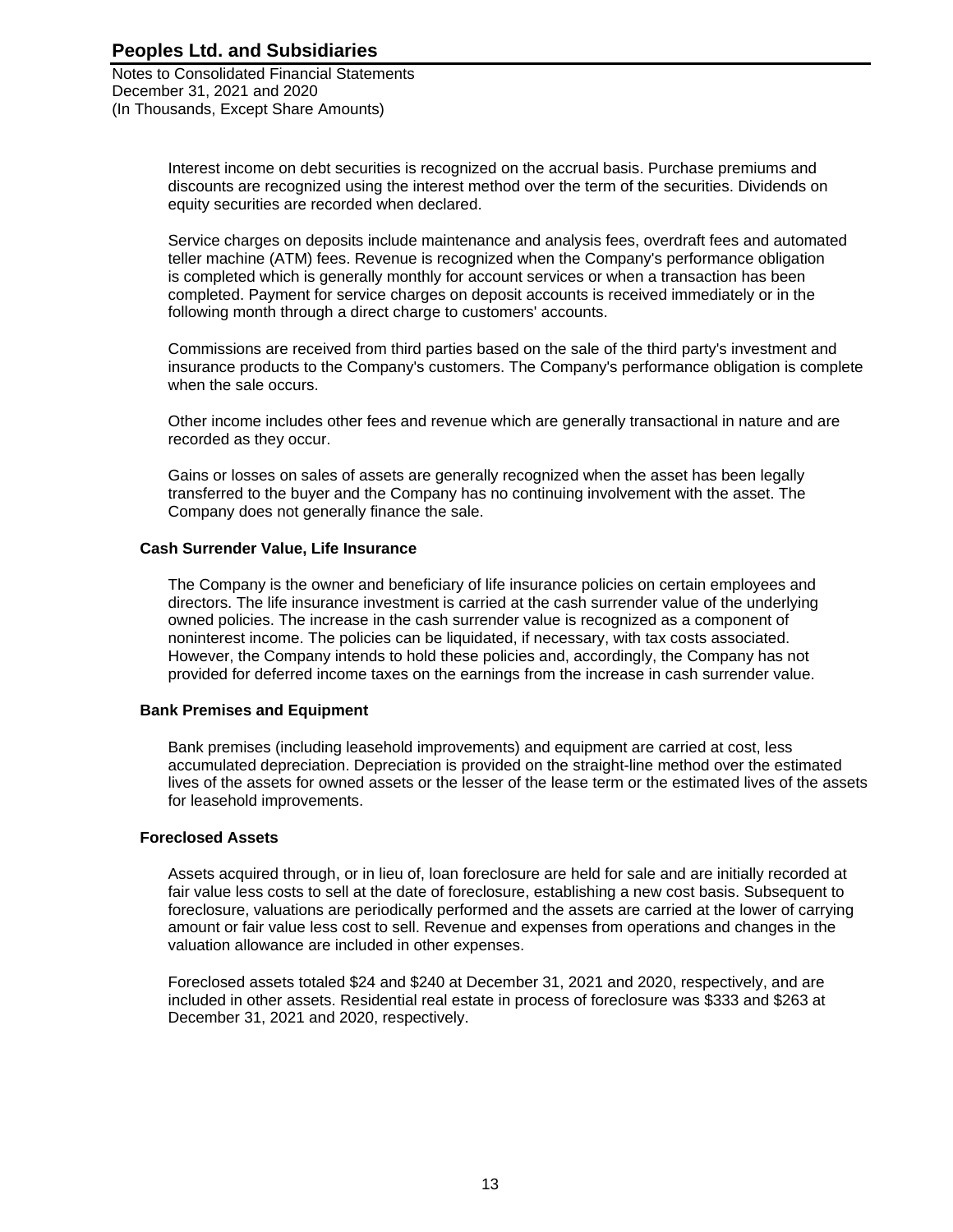Notes to Consolidated Financial Statements December 31, 2021 and 2020 (In Thousands, Except Share Amounts)

#### **Income Taxes**

Income tax accounting guidance results in two components of income tax expense: current and deferred. Current income tax expense reflects taxes to be paid or refunded for the current period by applying the provisions of the enacted tax law to the taxable income or excess of deductions over revenues. The Company determines deferred income taxes using the liability (or balance sheet) method. Under this method, the net deferred tax asset or liability is based on the tax effects of the differences between the book and tax bases of assets and liabilities. Enacted changes in tax rates and laws are recognized in the period in which they occur. Deferred tax assets are reduced by a valuation allowance if, based on the weight of evidence available, it is more likely than not that some portion or all of a deferred tax asset will not be realized.

The Company recognizes interest and penalties on income taxes as a component of income tax expense.

#### **Earnings Per Share**

Earnings per share is based on the weighted average number of shares of common stock outstanding. 2020 earnings per share was adjusted for the effect of the 2021 stock dividend. The Company's basic and diluted earnings per share are the same since there are no dilutive shares of potential common stock outstanding.

#### **Transfers of Financial Assets**

Transfers of financial assets are accounted for as sales, when control over the assets has been surrendered. Control over transferred assets is deemed to be surrendered when (1) the assets have been isolated from the Company - put presumptively beyond the reach of the transferor and its creditors, even in bankruptcy or other receivership, (2) the transferee obtains the right (free of conditions that constrain it from taking advantage of that right) to pledge or exchange the transferred assets, and (3) the Company does not maintain effective control over the transferred assets through an agreement to repurchase them before their maturity or the ability to unilaterally cause the holder to return specific assets.

#### **Advertising Costs**

Advertising costs are expensed as incurred and totaled \$172 in 2021 and \$127 in 2020.

#### **Treasury Stock**

Treasury stock is recorded at cost. The subsequent disposition or sale of the treasury stock is recorded using the average cost method.

#### **Statements of Cash Flows**

For purposes of reporting cash flows, cash and cash equivalents include cash on hand and amounts due from banks. Interest paid totaled \$1,119 in 2021 and \$2,345 in 2020. The Company paid \$2,100 of income tax payments in 2021 and \$1,100 in 2020. Amounts transferred from loans to foreclosed assets were \$0 in 2021 and \$200 in 2020. Right-of-use assets and operating lease liabilities recognized in 2021 and 2020 were \$184 and \$0, respectively.

#### **Comprehensive Income**

Comprehensive income consists of net income and other comprehensive income. Other comprehensive income consists solely of the net unrealized gains (losses) on available-for-sale securities, net of deferred income taxes. Accumulated other comprehensive income (loss) consists of net unrealized gains (losses) of \$(577) less deferred income taxes of \$122 at December 31, 2021 and \$1,806 less deferred income taxes of \$379 at December 31, 2020.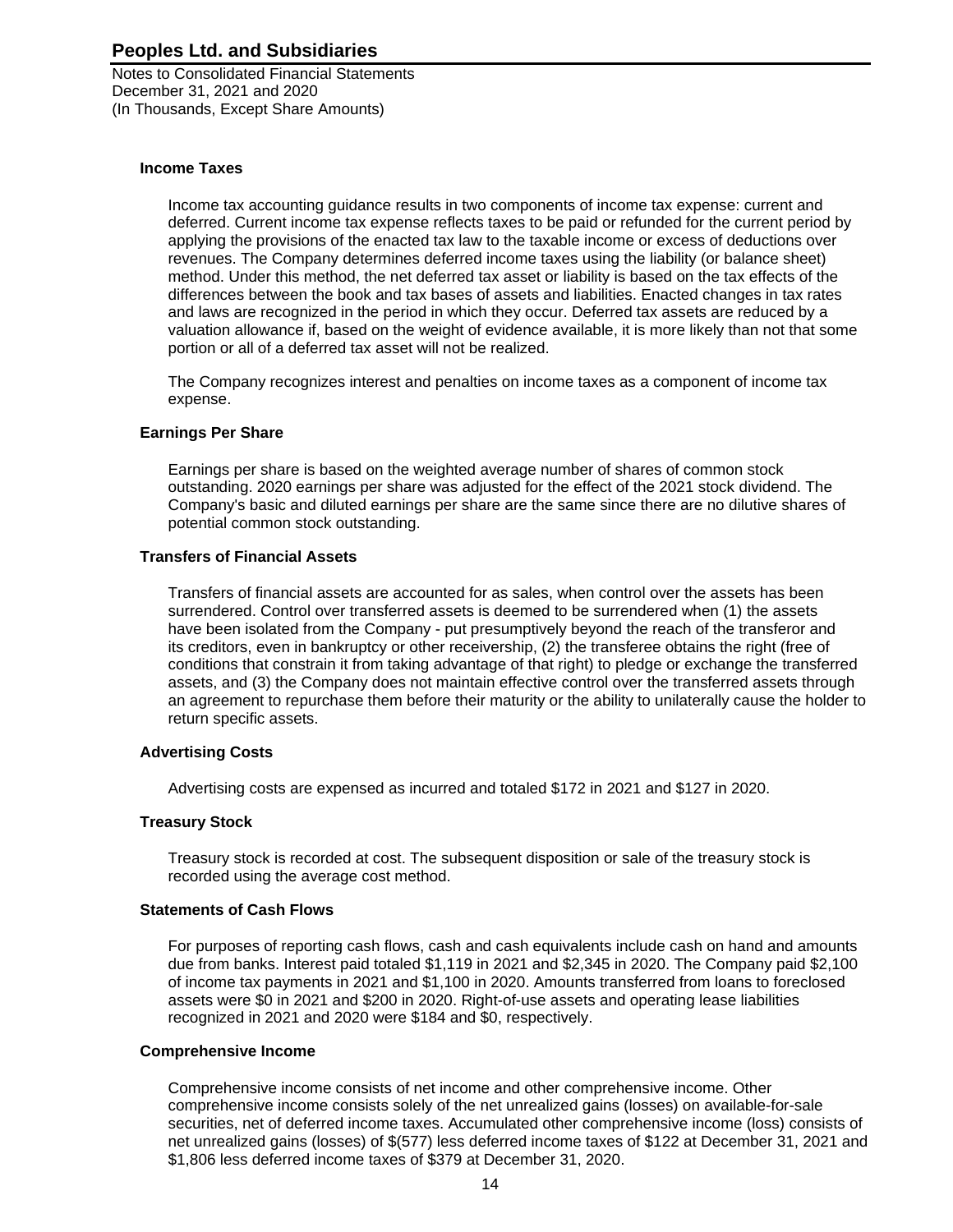Notes to Consolidated Financial Statements December 31, 2021 and 2020 (In Thousands, Except Share Amounts)

#### **Subsequent Events**

Subsequent events were evaluated for recognition or disclosure through March 28, 2022, the date the consolidated financial statements were available to be issued.

#### **Future Accounting Standards**

In June 2016, the Financial Accounting Standards Board issued Accounting Standards Update (ASU) No. 2016-13, *Measurement of Credit Losses on Financial Instruments.* ASU No. 2016-13 requires financial assets measured at amortized cost to be presented at the net amount expected to be collected, through an allowance for credit losses that is deducted from the amortized cost basis. The measurement of expected credit losses is based on relevant information about past events, including historical experience, current conditions and reasonable and supportable forecasts that affect the collectability of the reported amount. The Company must adopt this guidance in 2023 and is currently working on testing a model. The potential impact will be based on various factors at the date of adoption but the Company does not expect the adoption will have a significant effect on the consolidated financial statements.

#### **2. Investments**

The amortized cost and fair value of investment securities at December 31 are summarized as follows:

|                                                                                    | December 31, 2021 |                          |                                            |     |    |                                             |               |         |  |  |  |
|------------------------------------------------------------------------------------|-------------------|--------------------------|--------------------------------------------|-----|----|---------------------------------------------|---------------|---------|--|--|--|
|                                                                                    |                   | <b>Amortized</b><br>Cost | <b>Gross</b><br><b>Unrealized</b><br>Gains |     |    | Gross<br><b>Unrealized</b><br><b>Losses</b> | Fair<br>Value |         |  |  |  |
| Available-for-sale:                                                                |                   |                          |                                            |     |    |                                             |               |         |  |  |  |
| U.S. Treasury<br>U.S. government agency<br>and government<br>sponsored enterprises | \$                | 9,905                    | \$                                         |     | \$ | 104                                         | \$            | 9,801   |  |  |  |
| (GSE)                                                                              |                   | 9,975                    |                                            |     |    | 155                                         |               | 9,820   |  |  |  |
| State and municipal<br>obligations<br>Mortgage-backed<br>securities, GSE,          |                   | 25,729                   |                                            | 399 |    | 109                                         |               | 26,019  |  |  |  |
| residential                                                                        |                   | 59,914                   |                                            | 287 |    | 895                                         |               | 59,306  |  |  |  |
| Total debt securities                                                              |                   | 105,523                  |                                            | 686 |    | 1,263                                       |               | 104,946 |  |  |  |
| Equity securities                                                                  |                   | 68                       |                                            | 12  |    |                                             |               | 80      |  |  |  |
| Total                                                                              |                   | 105,591                  | \$                                         | 698 | \$ | 1,263                                       | \$            | 105,026 |  |  |  |
| Held-to-maturity,                                                                  |                   |                          |                                            |     |    |                                             |               |         |  |  |  |
| Corporate bonds                                                                    | \$                | 4,900                    | \$                                         | 13  | \$ | 50                                          | \$            | 4,863   |  |  |  |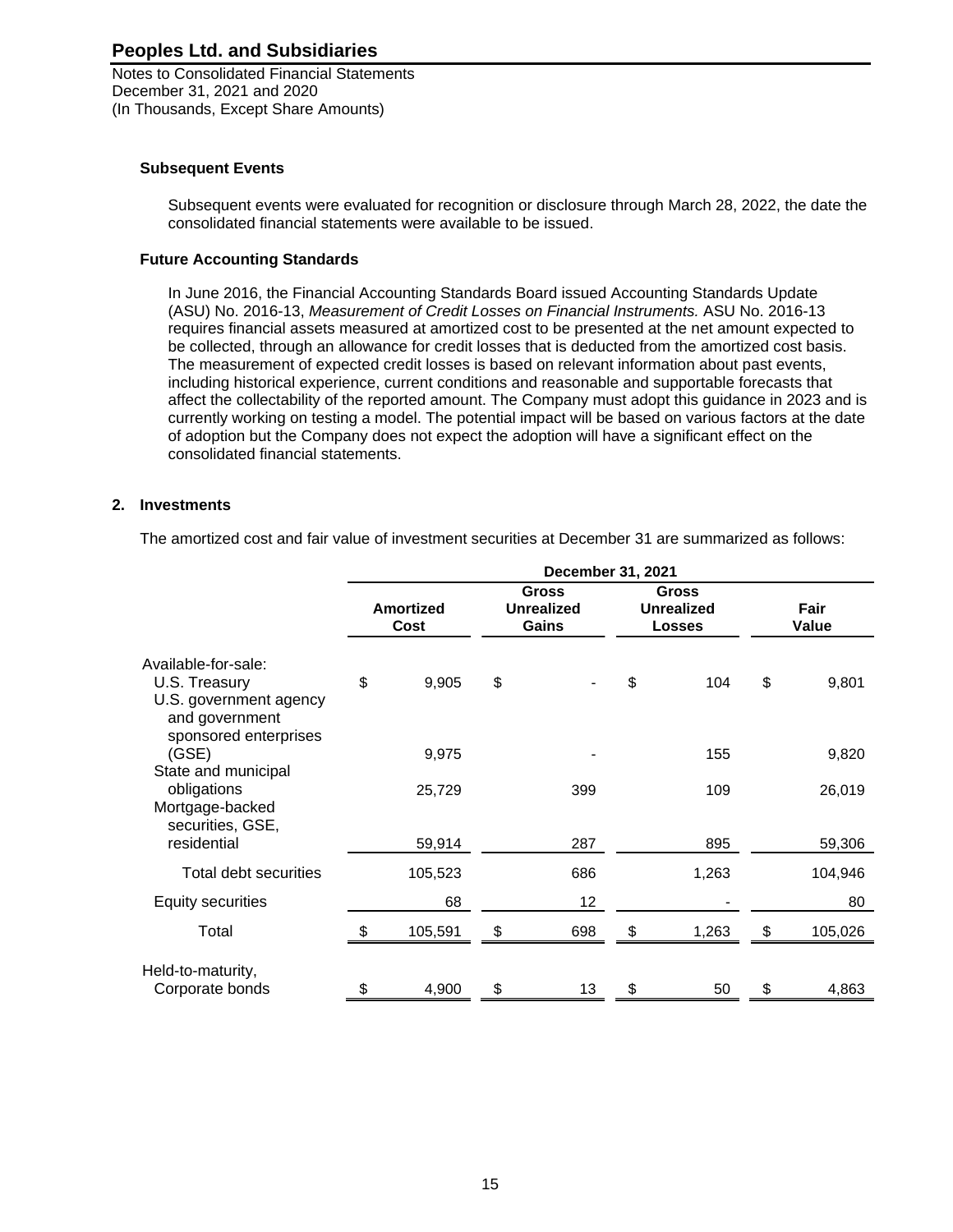Notes to Consolidated Financial Statements December 31, 2021 and 2020 (In Thousands, Except Share Amounts)

|                                                                 | December 31, 2020 |                          |    |                                            |    |                                             |                      |        |  |  |  |
|-----------------------------------------------------------------|-------------------|--------------------------|----|--------------------------------------------|----|---------------------------------------------|----------------------|--------|--|--|--|
|                                                                 |                   | <b>Amortized</b><br>Cost |    | <b>Gross</b><br><b>Unrealized</b><br>Gains |    | <b>Gross</b><br><b>Unrealized</b><br>Losses | Fair<br><b>Value</b> |        |  |  |  |
| Available-for-sale:<br>U.S. government<br>sponsored enterprises |                   |                          |    |                                            |    |                                             |                      |        |  |  |  |
| (GSE)<br>State and municipal                                    | \$                | 5,999                    | \$ |                                            | \$ | 4                                           | \$                   | 5,995  |  |  |  |
| obligations<br>Mortgage-backed<br>securities, GSE,              |                   | 23,313                   |    | 664                                        |    | 1                                           |                      | 23,976 |  |  |  |
| residential                                                     |                   | 59,900                   |    | 1,158                                      |    | 11                                          |                      | 61,047 |  |  |  |
| Total debt securities                                           |                   | 89,212                   |    | 1,822                                      |    | 16                                          |                      | 91,018 |  |  |  |
| <b>Equity securities</b>                                        |                   | 68                       |    | 12                                         |    |                                             |                      | 80     |  |  |  |
| Total                                                           |                   | 89,280                   | \$ | 1,834                                      | \$ | 16                                          | \$                   | 91,098 |  |  |  |
| Held-to-maturity,                                               |                   |                          |    |                                            |    |                                             |                      |        |  |  |  |
| Corporate bonds                                                 | \$                | 2,650                    | \$ | 7                                          | S  |                                             |                      | 2,657  |  |  |  |

Investments with a fair value of \$39,677 at December 31, 2021 and \$45,692 at December 31, 2020 are pledged as collateral to secure public deposits and for other purposes as required by law.

The amortized cost and fair value of debt securities at December 31, 2021 by contractual maturity are shown below. Expected maturities will differ from contractual maturities because borrowers may have the right to call or repay obligations with or without call or repayment penalties:

|                                                                                                            | <b>Available-for Sale</b>                                             |                           |    |                           |  |
|------------------------------------------------------------------------------------------------------------|-----------------------------------------------------------------------|---------------------------|----|---------------------------|--|
|                                                                                                            | <b>Amortized Cost</b>                                                 |                           |    | <b>Fair Value</b>         |  |
| Due in one year or less<br>Due after one year through five years<br>Due after five years through ten years | \$                                                                    | 2,650<br>30,187<br>12,772 | \$ | 2,665<br>30,366<br>12,609 |  |
| Subtotal                                                                                                   |                                                                       | 45,609                    |    | 45,640                    |  |
| Mortgage-backed securities, GSE, residential                                                               |                                                                       | 59,914                    |    | 59,306                    |  |
| Total                                                                                                      | £.                                                                    | 105,523                   |    | 104,946                   |  |
|                                                                                                            | <b>Held-to-Maturity</b><br><b>Amortized Cost</b><br>\$<br>\$<br>4.900 |                           |    |                           |  |
|                                                                                                            |                                                                       |                           |    | <b>Fair Value</b>         |  |
| Due after five years through ten years                                                                     |                                                                       |                           |    | 4,863                     |  |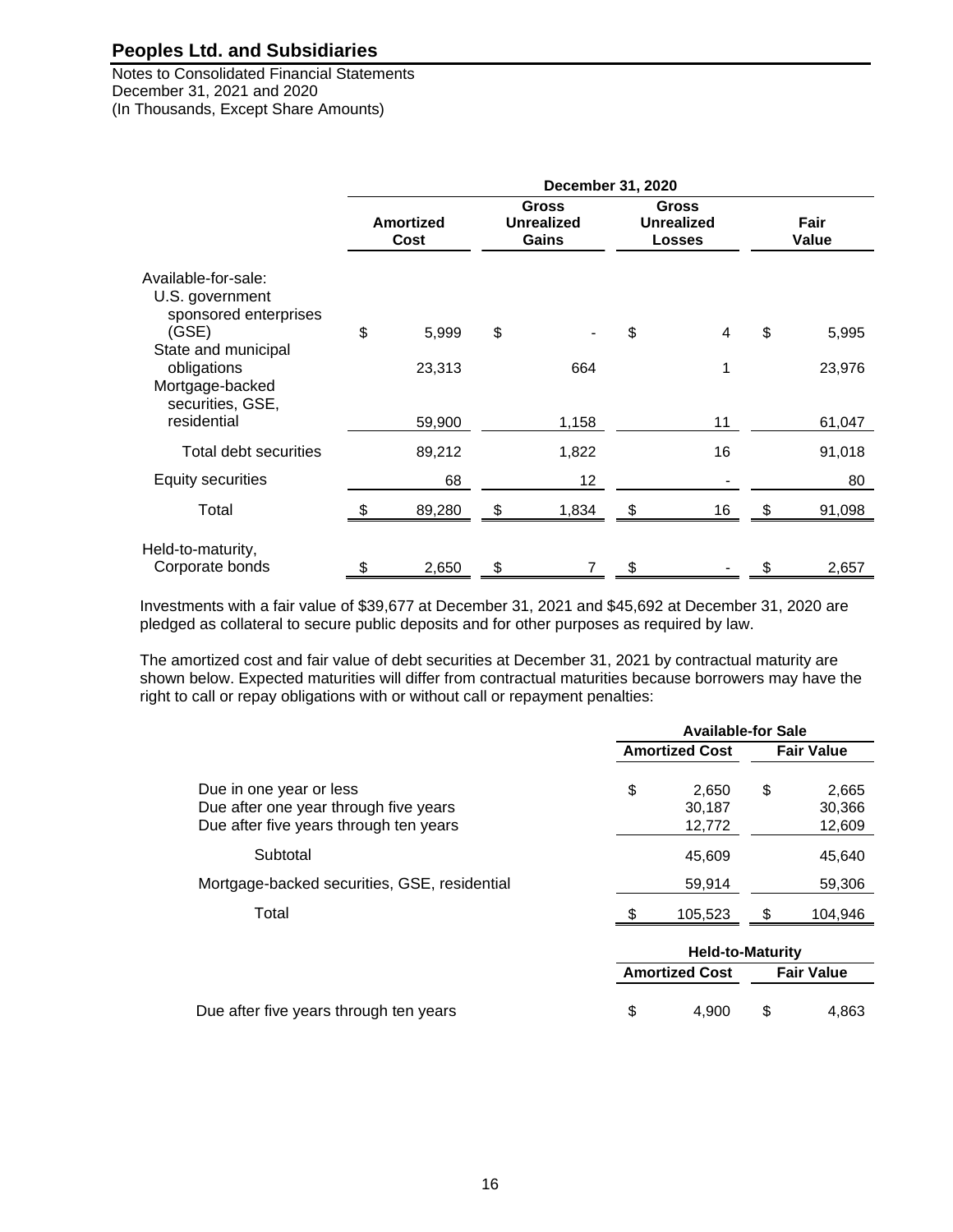Notes to Consolidated Financial Statements December 31, 2021 and 2020 (In Thousands, Except Share Amounts)

The following table presents gross unrealized losses and fair value of investments aggregated by investment category and length of time that individual securities have been in a continuous loss position:

|                                                    | December 31, 2021 |                            |    |                                      |    |                             |    |                                             |    |               |    |                                      |  |
|----------------------------------------------------|-------------------|----------------------------|----|--------------------------------------|----|-----------------------------|----|---------------------------------------------|----|---------------|----|--------------------------------------|--|
|                                                    |                   | <b>Less Than 12 Months</b> |    |                                      |    | <b>12 Months or Greater</b> |    |                                             |    | <b>Total</b>  |    |                                      |  |
|                                                    |                   | Fair<br>Value              |    | Gross<br><b>Unrealized</b><br>Losses |    | Fair<br>Value               |    | <b>Gross</b><br><b>Unrealized</b><br>Losses |    | Fair<br>Value |    | Gross<br><b>Unrealized</b><br>Losses |  |
| U.S. Treasury                                      | \$                | 9,801                      | \$ | 104                                  | \$ | $\overline{a}$              | \$ | $\overline{\phantom{0}}$                    | \$ | 9,801         | \$ | 104                                  |  |
| U.S. agency and GSE<br>State and municipal         |                   | 3,922                      |    | 53                                   |    | 5,898                       |    | 102                                         |    | 9,820         |    | 155                                  |  |
| obligations<br>Mortgage-backed<br>securities, GSE, |                   | 6,022                      |    | 109                                  |    |                             |    |                                             |    | 6,022         |    | 109                                  |  |
| residential                                        |                   | 29,022                     |    | 710                                  |    | 6,258                       |    | 185                                         |    | 35,280        |    | 895                                  |  |
| Corporate bonds                                    |                   | 3,200                      |    | 50                                   |    |                             |    |                                             |    | 3,200         |    | 50                                   |  |
| Total debt securities                              | \$                | 51,967                     | \$ | 1,026                                | S  | 12,156                      | S  | 287                                         | \$ | 64,123        | \$ | 1,313                                |  |

|                                                    |                            |                                             | December 31, 2020           |    |                                                    |    |               |    |                                                    |  |
|----------------------------------------------------|----------------------------|---------------------------------------------|-----------------------------|----|----------------------------------------------------|----|---------------|----|----------------------------------------------------|--|
|                                                    | <b>Less Than 12 Months</b> |                                             | <b>12 Months or Greater</b> |    |                                                    |    | Total         |    |                                                    |  |
|                                                    | Fair<br>Value              | Gross<br><b>Unrealized</b><br><b>Losses</b> | Fair<br>Value               |    | <b>Gross</b><br><b>Unrealized</b><br><b>Losses</b> |    | Fair<br>Value |    | <b>Gross</b><br><b>Unrealized</b><br><b>Losses</b> |  |
| U.S. GSE<br>State and municipal                    | \$<br>5,995                | \$<br>4                                     | \$<br>$\sim$                | \$ | $\overline{\phantom{a}}$                           | \$ | 5,995         | \$ | 4                                                  |  |
| obligations<br>Mortgage-backed<br>securities, GSE, | ٠                          | $\overline{\phantom{a}}$                    | 556                         |    |                                                    |    | 556           |    |                                                    |  |
| residential                                        | 6,556                      | 11                                          |                             |    |                                                    |    | 6,556         |    | 11                                                 |  |
| Total debt securities                              | \$<br>12.551               | \$<br>15                                    | \$<br>556                   | \$ |                                                    | \$ | 13,107        | \$ | 16                                                 |  |

The Company had 66 debt securities in unrealized loss positions at December 31, 2021. The unrealized losses are considered to result from changes in interest rates and not from downgrades in the creditworthiness of the issuers. In analyzing an issuer's financial condition, management considers whether the securities are general obligation or revenue bonds, whether they are issued by the federal government or its agencies, whether downgrades by bond rating agencies have occurred, and the results of reviews of the issuer's financial condition. The Company does not intend to sell these securities nor is it more likely than not that it will be required to sell these securities prior to recovery. No declines are deemed to be other-than-temporary.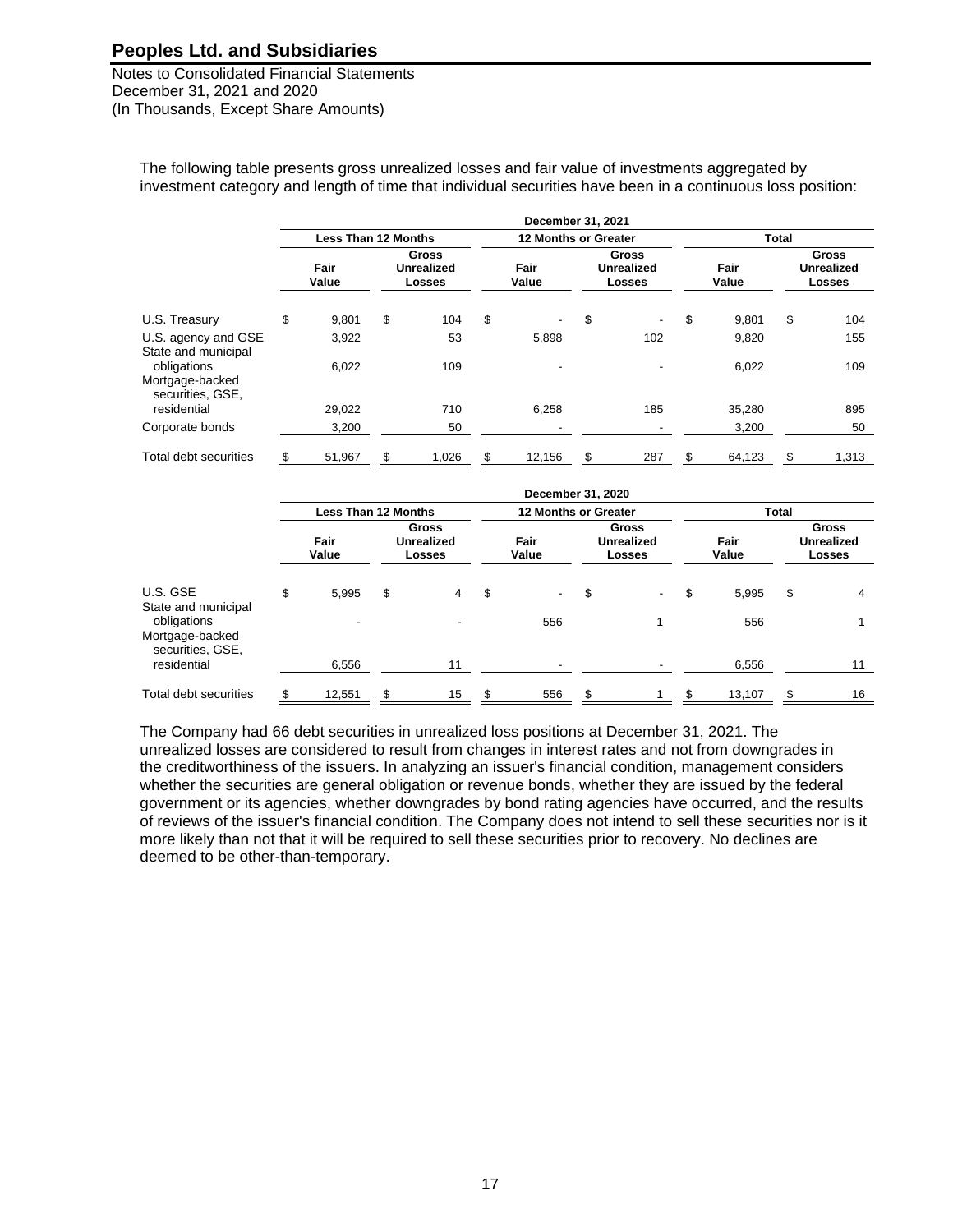Notes to Consolidated Financial Statements December 31, 2021 and 2020 (In Thousands, Except Share Amounts)

#### **3. Loans and Allowance for Loan Losses**

Loans at December 31 are summarized as follows:

|                                                                                                   |    | 2020                        |    |                             |
|---------------------------------------------------------------------------------------------------|----|-----------------------------|----|-----------------------------|
| Mortgage loans on real estate:<br>Residential 1-4 family<br>Commercial real estate<br>Home equity | \$ | 86,466<br>116,891<br>24,871 | \$ | 74,814<br>102,176<br>27,722 |
| Total mortgage loans on real estate                                                               |    | 228,228                     |    | 204,712                     |
| Commercial and industrial<br>Municipal<br>Consumer                                                |    | 45.485<br>4,256<br>2,249    |    | 52,968<br>4,750<br>2,588    |
| <b>Total loans</b>                                                                                |    | 280,218                     |    | 265,018                     |
| Allowance for loan losses                                                                         |    | (3,894)                     |    | (3,806)                     |
| Loans, net                                                                                        | \$ | 276.324                     | \$ | 261,212                     |

In 2020, the Company elected to participate in the Payroll Protection Program (PPP) administered by the Small Business Administration (SBA). This program was enacted as part of the Coronavirus, Relief and Economic Security Act (CARES Act) in March 2020 to provide emergency economic relief to businesses impacted by the COVID-19 pandemic. These loans are fully guaranteed by the SBA and are eligible for forgiveness up to 100% of the loan and accrued interest balance if the borrowers meet specified requirements. The Company originated \$39,378 between 2020 and 2021 under the PPP. These loans have terms from 2-5 years depending on date of origination, with interest at 1%. No payments are generally required until the SBA remits the loan forgiveness amount to the Company. At December 31, 2021 and 2020, \$5,057 and \$11,797, respectively, of PPP loans remain outstanding and are included in commercial and industrial loans.

The SBA paid a fee to the Company to originate each PPP loan based on the amount of the loan. Such fees, net of deferred loan origination costs, are being recognized in interest income, as an adjustment of yield, over the life of the related loan. However, upon receipt of a loan's SBA forgiveness payment, any remaining fee for the loan is fully recognized into income. The Company recognized \$1,403 and \$601 of net PPP fee income in 2021 and 2020, respectively. The remaining balance of \$296 is expected to be recognized in 2022.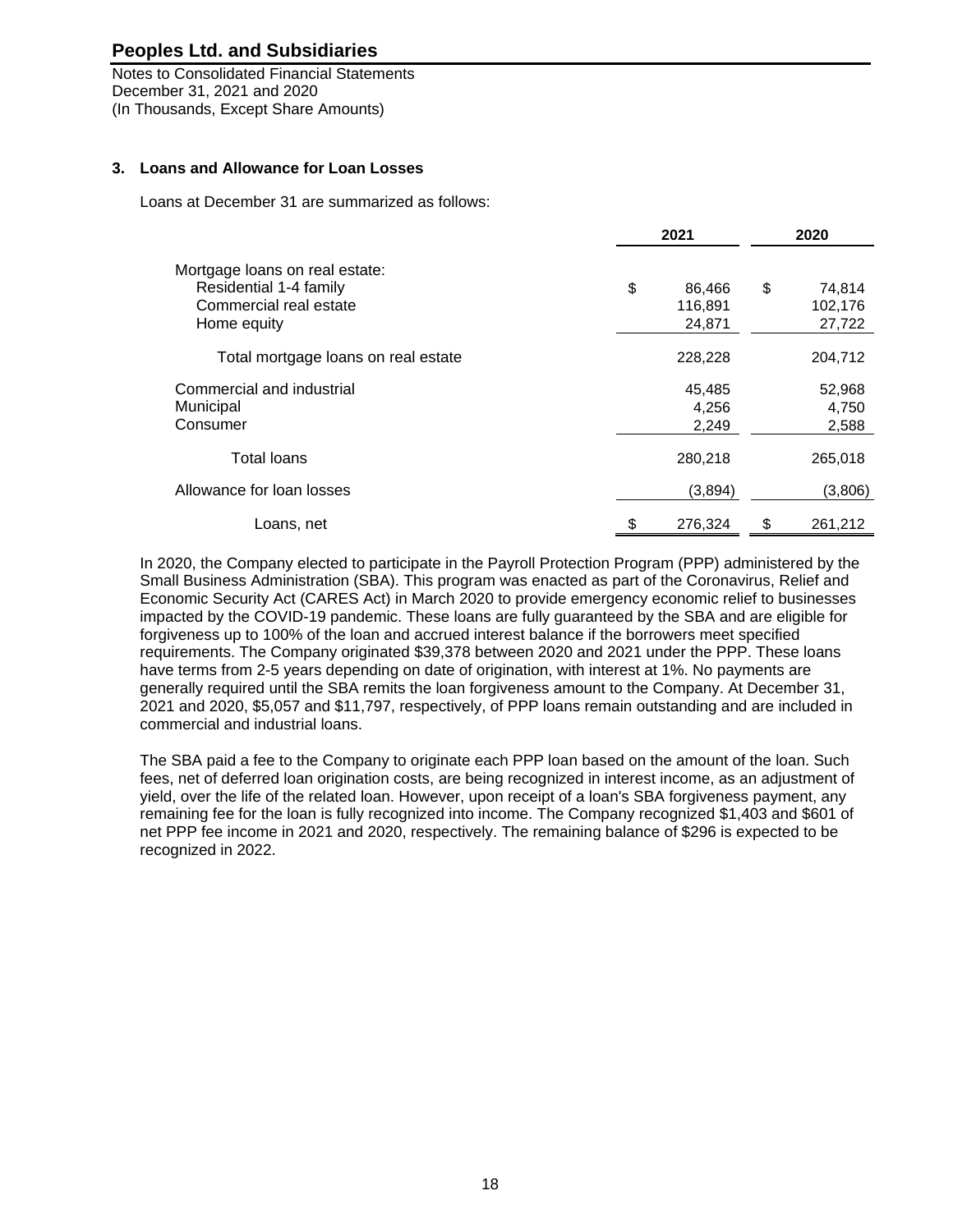Notes to Consolidated Financial Statements December 31, 2021 and 2020 (In Thousands, Except Share Amounts)

Changes in the allowance for loan losses in 2021 are as follows:

|                                                                                                                           |    | <b>Residential</b><br>1-4 Family |    | Commercial<br><b>Real Estate</b>                 |    | Home<br>Equity                          | <b>Commercial</b><br>and<br>Industrial |               | <b>Municipal</b>            | <b>Consumer</b>             |     | <b>Unallocated</b> |     | <b>Total</b>                |
|---------------------------------------------------------------------------------------------------------------------------|----|----------------------------------|----|--------------------------------------------------|----|-----------------------------------------|----------------------------------------|---------------|-----------------------------|-----------------------------|-----|--------------------|-----|-----------------------------|
| Allowance for loan<br>losses:<br>Beginning balance,<br>January 1, 2021<br>Charge-offs<br>Recoveries<br>Provision (credit) | \$ | 777<br>(76)                      | \$ | 1,720<br>(47)<br>$\overline{\phantom{a}}$<br>278 | \$ | 227<br>$\overline{\phantom{a}}$<br>(39) | \$<br>594<br>88                        | \$            | 22<br>$\blacksquare$<br>(3) | \$<br>40<br>(61)<br>46<br>5 | \$  | 426<br>(103)       | \$  | 3,806<br>(108)<br>46<br>150 |
| Ending balance,<br>December 31, 2021                                                                                      | \$ | 701                              | \$ | 1,951                                            | \$ | 188                                     | \$<br>682                              | \$            | 19                          | \$<br>30                    | -\$ | 323                | -\$ | 3,894                       |
| Ending balance,<br>individually<br>evaluated for<br>impairment                                                            | \$ |                                  | \$ | 44                                               | \$ |                                         | \$<br>28                               | $\frac{3}{2}$ |                             | \$                          | \$  |                    | \$  | 72                          |
| Ending balance,<br>collectively<br>evaluated for<br>impairment                                                            | S. | 701                              | \$ | 1,907                                            | \$ | 188                                     | \$<br>654                              | \$            | 19                          | \$<br>30                    | \$  | 323                | \$  | 3,822                       |
| Loans receivable at<br>December 31, 2021:                                                                                 |    |                                  |    |                                                  |    |                                         |                                        |               |                             |                             |     |                    |     |                             |
| <b>Total balance</b>                                                                                                      | S  | 86,466                           | S  | 116,891                                          | S  | 24,871                                  | \$<br>45,485                           | \$            | 4,256                       | \$<br>2,249                 | \$  |                    | S   | 280,218                     |
| Ending balance,<br>individually<br>evaluated for<br>impairment                                                            | \$ | 46                               | \$ | 1,586                                            | \$ | 85                                      | \$<br>918                              | \$            |                             |                             |     |                    |     | 2,635                       |
| Ending balance,<br>collectively<br>evaluated for<br>impairment                                                            | S  | 86,420                           | \$ | 115,305                                          | \$ | 24,786                                  | \$<br>44,567                           | \$            | 4,256                       | \$<br>2,249                 | \$  |                    | \$  | 277,583                     |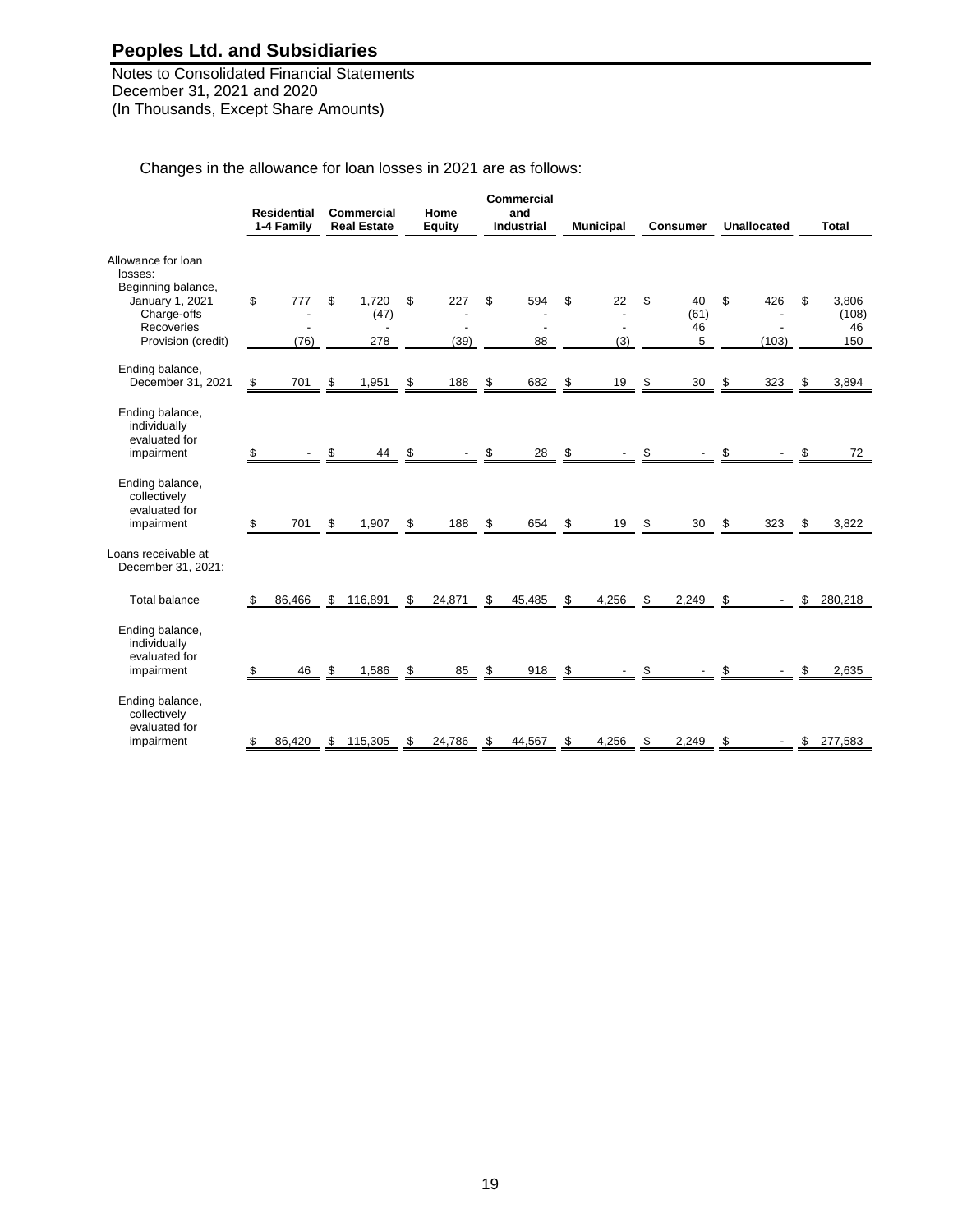Notes to Consolidated Financial Statements December 31, 2021 and 2020 (In Thousands, Except Share Amounts)

Changes in the allowance for loan losses in 2020 are as follows:

|                                                                        |    | <b>Residential</b><br>1-4 Family |      | <b>Commercial</b><br><b>Real Estate</b>  |            | Home<br><b>Equity</b>                 | <b>Commercial</b><br>and<br>Industrial |     | <b>Municipal</b> |      | <b>Consumer</b>    |    | Unallocated |     | Total                |
|------------------------------------------------------------------------|----|----------------------------------|------|------------------------------------------|------------|---------------------------------------|----------------------------------------|-----|------------------|------|--------------------|----|-------------|-----|----------------------|
| Allowance for loan<br>losses:<br>Beginning balance,<br>January 1, 2020 | \$ | 620                              | \$   | 1,215                                    | \$         | 161                                   | \$<br>368                              | \$  | 27               | \$   | 62                 | \$ | 326         | \$  | 2,779                |
| Charge-offs<br>Recoveries<br>Provision (credit)                        |    | 157                              |      | (220)<br>$\overline{\phantom{a}}$<br>725 |            | (2)<br>$\overline{\phantom{a}}$<br>68 | ٠<br>226                               |     | (5)              |      | (51)<br>45<br>(16) |    | 100         |     | (273)<br>45<br>1,255 |
| Ending balance,                                                        |    |                                  |      |                                          |            |                                       |                                        |     |                  |      |                    |    |             |     |                      |
| December 31, 2020                                                      | \$ | 777                              | - \$ | 1,720                                    | $\sqrt{2}$ | 227                                   | \$<br>594 \$                           |     | $22^{6}$         |      | $40 \quad$ \$      |    | 426         | -\$ | 3,806                |
| Ending balance,<br>individually<br>evaluated for<br>impairment         | \$ |                                  | \$   |                                          | \$         |                                       | \$                                     | \$  |                  | \$   |                    | \$ |             | \$  |                      |
| Ending balance,<br>collectively<br>evaluated for<br>impairment         | \$ | 777                              | \$   | 1,720                                    | \$         | 227                                   | \$<br>594                              | -\$ | 22               | - \$ | 40                 | \$ | 426         | \$  | 3,806                |
| Loans receivable at<br>December 31, 2020:                              |    |                                  |      |                                          |            |                                       |                                        |     |                  |      |                    |    |             |     |                      |
| <b>Total balance</b>                                                   | S  | 74,814                           | \$   | 102,176                                  | S          | 27,722                                | \$<br>52,968                           | \$  | 4,750            | \$   | 2,588              | S  |             | \$  | 265,018              |
| Ending balance,<br>individually<br>evaluated for<br>impairment         | \$ | 51                               | -\$  | 330                                      | \$         | 142                                   | \$<br>954                              | \$  |                  |      |                    |    |             | S   | 1,477                |
| Ending balance,<br>collectively<br>evaluated for<br>impairment         | \$ | 74,763                           | \$   | 101,846                                  | \$         | 27,580                                | \$<br>52,014                           | \$  | 4,750            | \$   | 2,588              | \$ |             | \$  | 263,541              |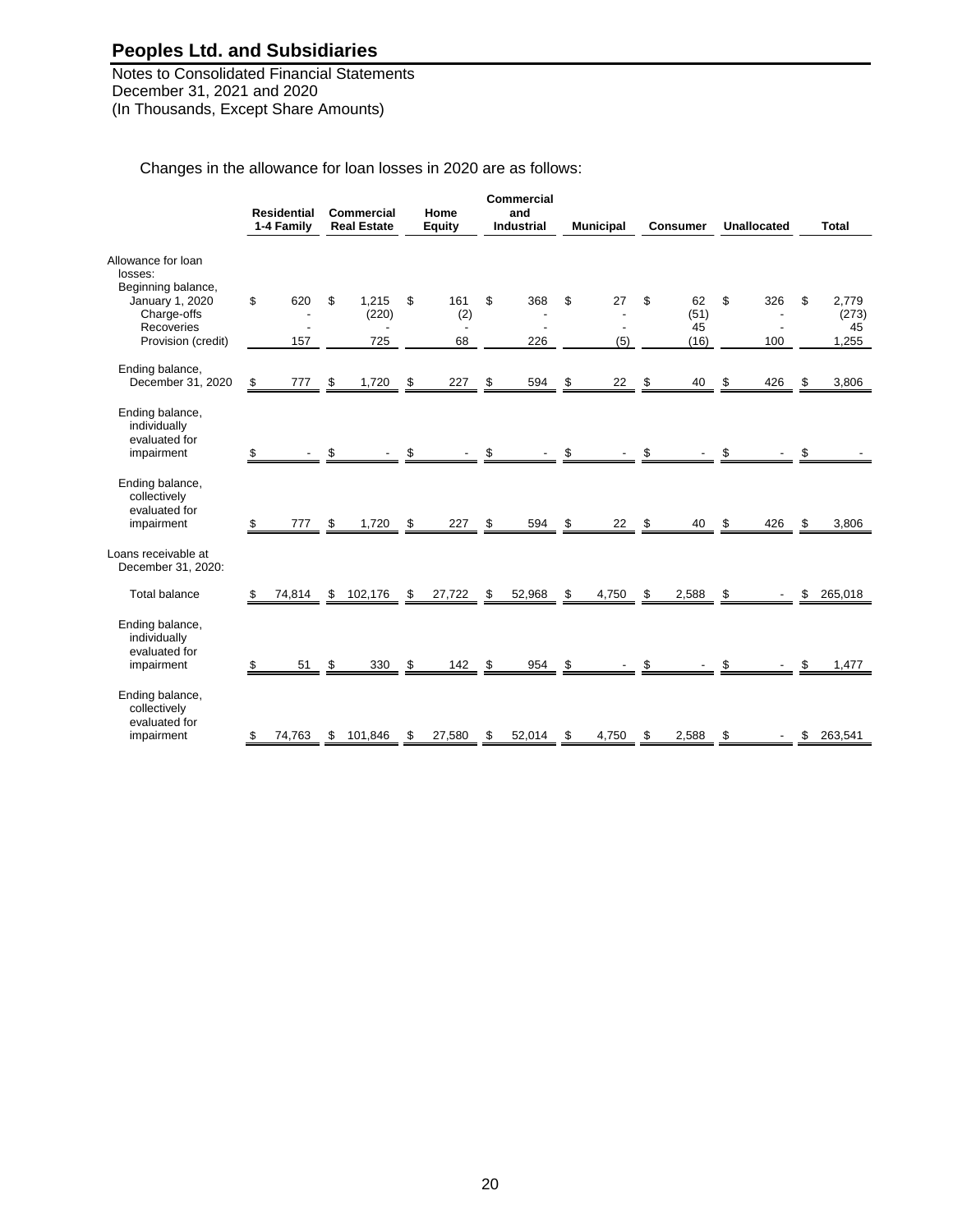Notes to Consolidated Financial Statements December 31, 2021 and 2020 (In Thousands, Except Share Amounts)

The following table summarizes information on impaired loans at December 31:

|                                        |    | <b>Recorded</b><br>Investment | <b>Unpaid</b><br>Principal<br><b>Balance</b> | Related<br><b>Allowance</b>        | Average<br>Recorded<br><b>Investment</b> | <b>Interest</b><br><b>Income</b><br>Recognized |
|----------------------------------------|----|-------------------------------|----------------------------------------------|------------------------------------|------------------------------------------|------------------------------------------------|
| With no related allowance<br>recorded: |    |                               |                                              |                                    |                                          |                                                |
| Residential 1-4 family                 | \$ | 46                            | \$<br>54                                     | \$                                 | \$<br>46                                 | \$<br>4                                        |
| Commercial real estate                 |    | 1,480                         | 1,633                                        |                                    | 1,895                                    | 72                                             |
| Home equity                            |    | 85                            | 90                                           |                                    | 55                                       | $\overline{2}$                                 |
| Commercial and                         |    |                               |                                              |                                    |                                          |                                                |
| industrial                             |    | 890                           | 890                                          |                                    | 1,065                                    | 39                                             |
| With an allowance<br>recorded:         |    |                               |                                              |                                    |                                          |                                                |
| Residential 1-4 family                 |    |                               |                                              |                                    |                                          |                                                |
| Commercial real estate                 |    | 106                           | 106                                          | 44                                 | 112                                      | $\overline{7}$                                 |
| Home equity                            |    |                               |                                              |                                    |                                          |                                                |
| Commercial and                         |    |                               |                                              |                                    |                                          |                                                |
| industrial                             |    | 28                            | 28                                           | 28                                 | 29                                       | $\mathbf 1$                                    |
| Total:                                 |    |                               |                                              |                                    |                                          |                                                |
| Residential 1-4 family                 |    | 46                            | 54                                           |                                    | 46                                       | 4                                              |
| Commercial real estate                 |    | 1,586                         | 1,739                                        | 44                                 | 2,007                                    | 79                                             |
| Home equity                            |    | 85                            | 90                                           |                                    | 55                                       | 2                                              |
| Commercial and                         |    |                               |                                              |                                    |                                          |                                                |
| industrial                             |    | 918                           | 918                                          | 28                                 | 1,094                                    | 40                                             |
|                                        |    |                               |                                              | December 31, 2020                  |                                          |                                                |
|                                        |    |                               | <b>Unpaid</b>                                |                                    | Average                                  | <b>Interest</b>                                |
|                                        |    | <b>Recorded</b><br>Investment | Principal<br><b>Balance</b>                  | <b>Related</b><br><b>Allowance</b> | Recorded<br><b>Investment</b>            | Income<br>Recognized                           |
|                                        |    |                               |                                              |                                    |                                          |                                                |
| With no related allowance<br>recorded: |    |                               |                                              |                                    |                                          |                                                |
| Residential 1-4 family                 | \$ | 51                            | \$<br>55                                     | \$                                 | \$<br>55                                 | \$<br>3                                        |
| Commercial real estate                 |    | 330                           | 686                                          |                                    | 695                                      |                                                |
| Home equity<br>Commercial and          |    | 142                           | 159                                          |                                    | 159                                      | 13                                             |
| industrial                             |    | 954                           | 954                                          |                                    | 1,036                                    | 39                                             |
| With an allowance<br>recorded:         |    |                               |                                              |                                    |                                          |                                                |
| Residential 1-4 family                 |    |                               |                                              |                                    |                                          |                                                |
| Commercial real estate                 |    |                               |                                              |                                    |                                          |                                                |
| Home equity                            |    |                               |                                              |                                    |                                          |                                                |
| Commercial and                         |    |                               |                                              |                                    |                                          |                                                |
| industrial                             |    |                               |                                              |                                    |                                          |                                                |
| Total:                                 |    |                               |                                              |                                    |                                          |                                                |
| Residential 1-4 family                 |    | 51                            | 55                                           |                                    | 55                                       | 3                                              |
| Commercial real estate                 |    | 330                           | 686                                          |                                    | 695                                      |                                                |
| Home equity                            |    | 142                           | 159                                          |                                    | 159                                      | 13                                             |
| Commercial and                         |    |                               |                                              |                                    |                                          |                                                |
| industrial                             |    | 954                           | 954                                          |                                    | 1,036                                    | 39                                             |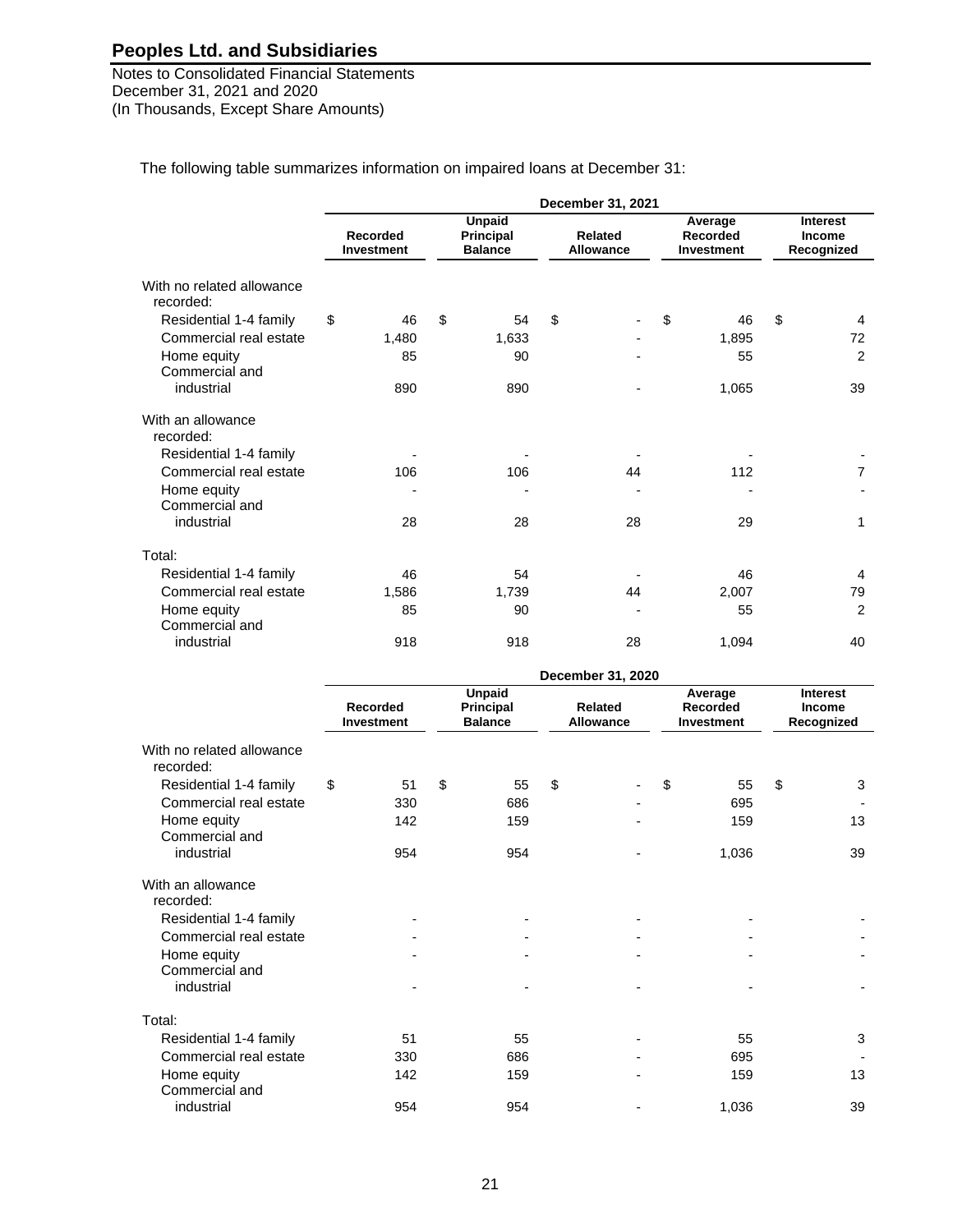Notes to Consolidated Financial Statements December 31, 2021 and 2020 (In Thousands, Except Share Amounts)

The following table presents information on nonaccrual loans at December 31:

|                           |    | 2021                     | 2020 |
|---------------------------|----|--------------------------|------|
| Residential 1-4 family    | \$ | 137                      | 173  |
| Commercial real estate    |    | 292                      | 330  |
| Home equity               |    | 26                       | 27   |
| Commercial and industrial |    | $\overline{\phantom{0}}$ | 40   |
| Total                     | S. | 455                      | 570  |

The following table presents information on loans by internal risk rating at December 31, 2021:

|                 | <b>Residential</b><br>1-4 Family | Commercial<br><b>Real Estate</b> | Home<br><b>Equity</b> | Commercial<br>and<br><b>Industrial</b> | <b>Municipal</b> | <b>Consumer</b>          | Total         |
|-----------------|----------------------------------|----------------------------------|-----------------------|----------------------------------------|------------------|--------------------------|---------------|
| Pass            | \$<br>86,378                     | \$<br>115.256                    | \$<br>24,737          | \$<br>44,564                           | \$<br>4,256      | \$<br>2.249              | \$<br>277,440 |
| Special mention | ٠                                |                                  |                       |                                        | ۰                | $\overline{\phantom{a}}$ |               |
| Substandard     | 88                               | 1,635                            | 134                   | 921                                    | ۰                | $\overline{\phantom{a}}$ | 2,778         |
| Doubtful        | ٠                                |                                  | -                     |                                        |                  | $\overline{\phantom{a}}$ |               |
| Loss            |                                  |                                  |                       |                                        |                  |                          |               |
| Total           | \$<br>86,466                     | 116,891                          | 24,871                | 45,485                                 | 4,256            | 2,249                    | 280,218       |

The following table presents information on loans by internal risk rating at December 31, 2020:

|                 |     | <b>Residential</b><br>1-4 Family |     | Commercial<br><b>Real Estate</b> | Home<br><b>Equity</b> |    | <b>Commercial</b><br>and<br><b>Industrial</b> |   | <b>Municipal</b>         |    | <b>Consumer</b>          | <b>Total</b>  |
|-----------------|-----|----------------------------------|-----|----------------------------------|-----------------------|----|-----------------------------------------------|---|--------------------------|----|--------------------------|---------------|
| Pass            | \$  | 74,696                           | \$  | 100,537                          | \$<br>27,580          | \$ | 51,737                                        | S | 4,750                    | \$ | 2,588                    | \$<br>261,888 |
| Special mention |     | $\overline{\phantom{a}}$         |     | 1,256                            | -                     |    | 238                                           |   | $\overline{\phantom{a}}$ |    | $\overline{\phantom{a}}$ | 1,494         |
| Substandard     |     | 118                              |     | 383                              | 142                   |    | 993                                           |   | -                        |    | $\blacksquare$           | 1,636         |
| Doubtful        |     | -                                |     |                                  |                       |    |                                               |   | -                        |    | $\overline{\phantom{a}}$ |               |
| Loss            |     | -                                |     | $\overline{\phantom{0}}$         |                       |    |                                               |   | $\overline{\phantom{a}}$ |    |                          |               |
| Total           | \$. | 74,814                           | \$. | 102,176                          | 27,722                | £. | 52,968                                        |   | 4,750                    | £. | 2,588                    | \$<br>265,018 |

The following table presents information on loans by past due status at December 31, 2021:

|                           | 30-59<br>Days<br>Past<br><b>Due</b> |    | 60-89<br>Day<br>Past<br>Due | Greater<br>Than 90<br>Days | Total<br>Past<br><b>Due</b> | <b>Current</b> | <b>Total</b><br>Loans | Recorded<br>Investment<br>$\geq 90$ Days<br>and<br>Accruing |
|---------------------------|-------------------------------------|----|-----------------------------|----------------------------|-----------------------------|----------------|-----------------------|-------------------------------------------------------------|
|                           |                                     |    |                             |                            |                             |                |                       |                                                             |
| Residential 1-4           |                                     |    |                             |                            |                             |                |                       |                                                             |
| family<br>Commercial real | \$<br>178                           | \$ | 167                         | \$<br>247                  | \$<br>592                   | \$<br>85,874   | \$<br>86,466          | \$<br>110                                                   |
|                           |                                     |    |                             | 292                        |                             |                |                       |                                                             |
| estate                    |                                     |    |                             |                            | 292                         | 116,599        | 116,891               |                                                             |
| Home equity               | 18                                  |    |                             | 101                        | 119                         | 24,752         | 24,871                | 75                                                          |
| Commercial and            |                                     |    |                             |                            |                             |                |                       |                                                             |
| industrial                | 72                                  |    |                             | -                          | 72                          | 45,413         | 45,485                |                                                             |
| Municipal                 | -                                   |    | ۰.                          | -                          | ٠                           | 4,256          | 4,256                 |                                                             |
| Consumer                  | -                                   |    |                             |                            |                             | 2,248          | 2,249                 |                                                             |
| Total                     | \$<br>268                           | S  | 168                         | \$<br>640                  | \$<br>1,076                 | \$<br>279,142  | \$<br>280,218         | \$<br>185                                                   |
|                           |                                     |    |                             |                            |                             |                |                       |                                                             |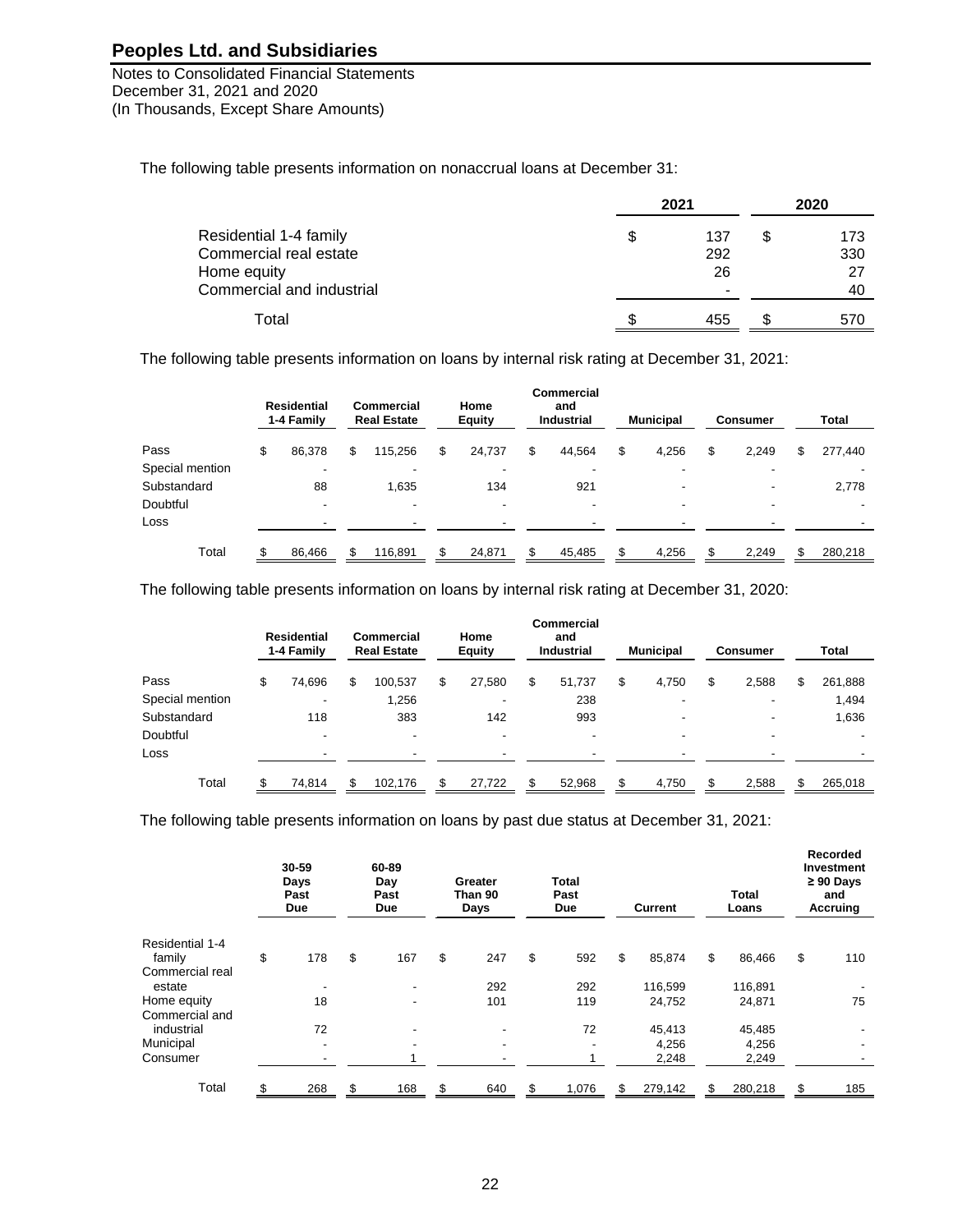Notes to Consolidated Financial Statements December 31, 2021 and 2020 (In Thousands, Except Share Amounts)

|                 | 30-59<br>Days<br>Past<br><b>Due</b> | 60-89<br>Day<br>Past<br>Due | Greater<br>Than 90<br>Days | <b>Total</b><br>Past<br><b>Due</b> | <b>Current</b> | <b>Total</b><br>Loans | Recorded<br>Investment<br>$\geq 90$ Days<br>and<br>Accruing |
|-----------------|-------------------------------------|-----------------------------|----------------------------|------------------------------------|----------------|-----------------------|-------------------------------------------------------------|
|                 |                                     |                             |                            |                                    |                |                       |                                                             |
| Residential 1-4 |                                     |                             |                            |                                    |                |                       |                                                             |
| family          | \$<br>462                           | \$<br>136                   | \$<br>313                  | \$<br>911                          | \$<br>73,903   | \$<br>74,814          | \$<br>140                                                   |
| Commercial real |                                     |                             |                            |                                    |                |                       |                                                             |
| estate          | 36                                  | -                           | 330                        | 366                                | 101,810        | 102,176               |                                                             |
| Home equity     | 79                                  |                             | 101                        | 180                                | 27,542         | 27,722                | 75                                                          |
| Commercial and  |                                     |                             |                            |                                    |                |                       |                                                             |
| industrial      | 10                                  | 34                          | 40                         | 84                                 | 52,884         | 52,968                |                                                             |
| Municipal       |                                     | -                           | $\overline{\phantom{a}}$   | -                                  | 4,750          | 4,750                 | $\overline{\phantom{a}}$                                    |
| Consumer        | 9                                   |                             |                            | 10                                 | 2,578          | 2,588                 |                                                             |
| Total           | \$<br>596                           | \$<br>171                   | \$<br>784                  | \$<br>1,551                        | \$<br>263,467  | \$<br>265,018         | \$<br>215                                                   |

The following table presents information on loans by past due status at December 31, 2020:

The Company may grant a concession or modification for economic or legal reasons related to a borrower's financial condition that it would not otherwise consider resulting in a modified loan which is then identified as a TDR. The Company may modify loans through rate reductions, extensions of maturity, interest only payments or payment modifications to better match the timing of cash flows due under the modified terms with the cash flows from the borrowers' operations. Loan modifications are intended to minimize the economic loss and to avoid foreclosure or repossession of the collateral. TDRs are generally considered impaired loans for purposes of calculating the Company's allowance for loan losses. The Company identifies loans for potential restructure primarily through direct communication with the borrower and evaluation of the borrower's financial statements, revenue projections, tax returns and credit reports. Even if the borrower is not presently in default, management will consider the likelihood that cash flow shortages, adverse economic conditions and negative trends may result in a payment default in the near future.

#### There were no TDRs made in 2021

In 2020, one commercial and industrial loan was modified by a permanent reduction in the recorded investment that was considered a TDR. The balance prior to modification was \$85 and after modification was \$40.

No TDRs defaulted in 2021 or 2020.

In 2020, the Company instituted a payment deferral program to assist borrowers experiencing financial hardship due to COVID-19 related challenges. This program was established in response to federal banking agencies guidance encouraging banks to work with borrowers that may be unable to meet their contractual obligations due to the effects of COVID-19. This guidance stated that short-term modifications (up to six months) made on a good faith basis in response to COVID-19 to borrowers who were current at the time of modification are not considered TDRs. In addition, Section 4013 of the CARES Act provided that loan modifications related to COVID-19 on a loan that was current at December 31, 2019 are not considered TDRs. The Company modified \$40,800 of loans to allow for payment deferrals. These deferrals included principal, and principal and interest deferrals, generally for three to six months. Additional modifications were made as necessary. Loans on payment deferral were \$0 and \$4,638 at December 31, 2021 and 2020, respectively.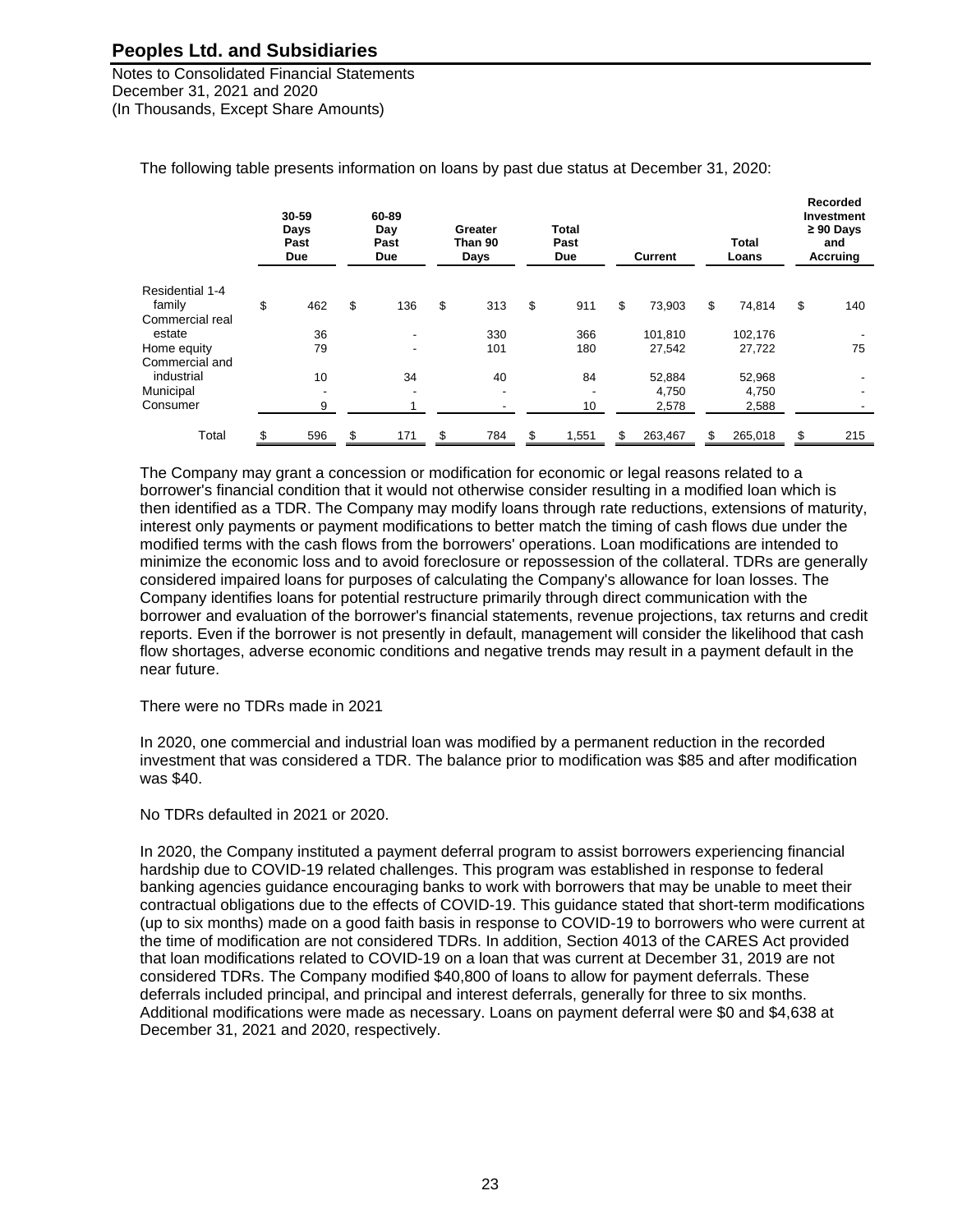Notes to Consolidated Financial Statements December 31, 2021 and 2020 (In Thousands, Except Share Amounts)

#### **4. Bank Premises and Equipment**

Bank premises and equipment at December 31 is summarized as follows:

|                                                                                              |     | 2021                             |     | 2020                           |
|----------------------------------------------------------------------------------------------|-----|----------------------------------|-----|--------------------------------|
| Land<br><b>Bank premises</b><br>Equipment, furniture and fixtures<br>Construction in process | \$  | 1,360<br>6,163<br>5,999<br>1,225 | \$  | 1,360<br>5,948<br>5,892<br>620 |
| Total                                                                                        |     | 14.747                           |     | 13,820                         |
| Less accumulated depreciation<br><b>Net</b>                                                  | \$. | 8,967<br>5,780                   | \$. | 8,562<br>5,258                 |

Construction in process relates to an administrative and lending facility under renovation with occupancy expected in mid-2022. The Company is committed to the total project cost of \$3,300.

#### **5. Deposits**

The aggregate amount of certificates of deposit with a minimum denomination in excess of \$250 was \$16,218 and \$22,386 at December 31, 2021 and 2020, respectively.

At December 31, 2021, the scheduled maturities of time deposits are as follows:

| Years ending December 31: |              |
|---------------------------|--------------|
| 2022                      | \$<br>52,549 |
| 2023                      | 17,311       |
| 2024                      | 3,045        |
| 2025                      | 2,338        |
| 2026                      | 4,046        |
|                           |              |
| Total                     | \$<br>79,289 |

#### **6. Borrowed Funds**

The Company has a maximum borrowing capacity with the FHLB of \$143,327, including a \$68,063 line of credit. The Company had no borrowings under the line at December 31, 2021 and 2020. The Company has used \$375 in 2021 and 2020 of its borrowing capacity to issue irrevocable letters of credit to collateralize public deposits. Advances are secured by qualifying assets of the Company, which include FHLB stock, certain U.S. government sponsored enterprise securities, and first mortgage loans.

The Company has a \$7,000 unsecured federal funds borrowing agreement with Atlantic Community Bankers Bank. There were no borrowings at December 31, 2021 and 2020.

Borrowed funds from FHLB consisted of the following at December 31:

|                      | 2021                           |     | 2020   |  |
|----------------------|--------------------------------|-----|--------|--|
| Fixed rate advances: |                                |     |        |  |
| Due in 2021          | \$<br>$\overline{\phantom{a}}$ | \$  | 8,000  |  |
| Due in 2022          | $\overline{\phantom{a}}$       |     | 5,000  |  |
| Due in 2023          | 3,000                          |     | 8,000  |  |
| Due in 2024          | 5,000                          |     |        |  |
| Total                | \$<br>8,000                    | \$. | 21,000 |  |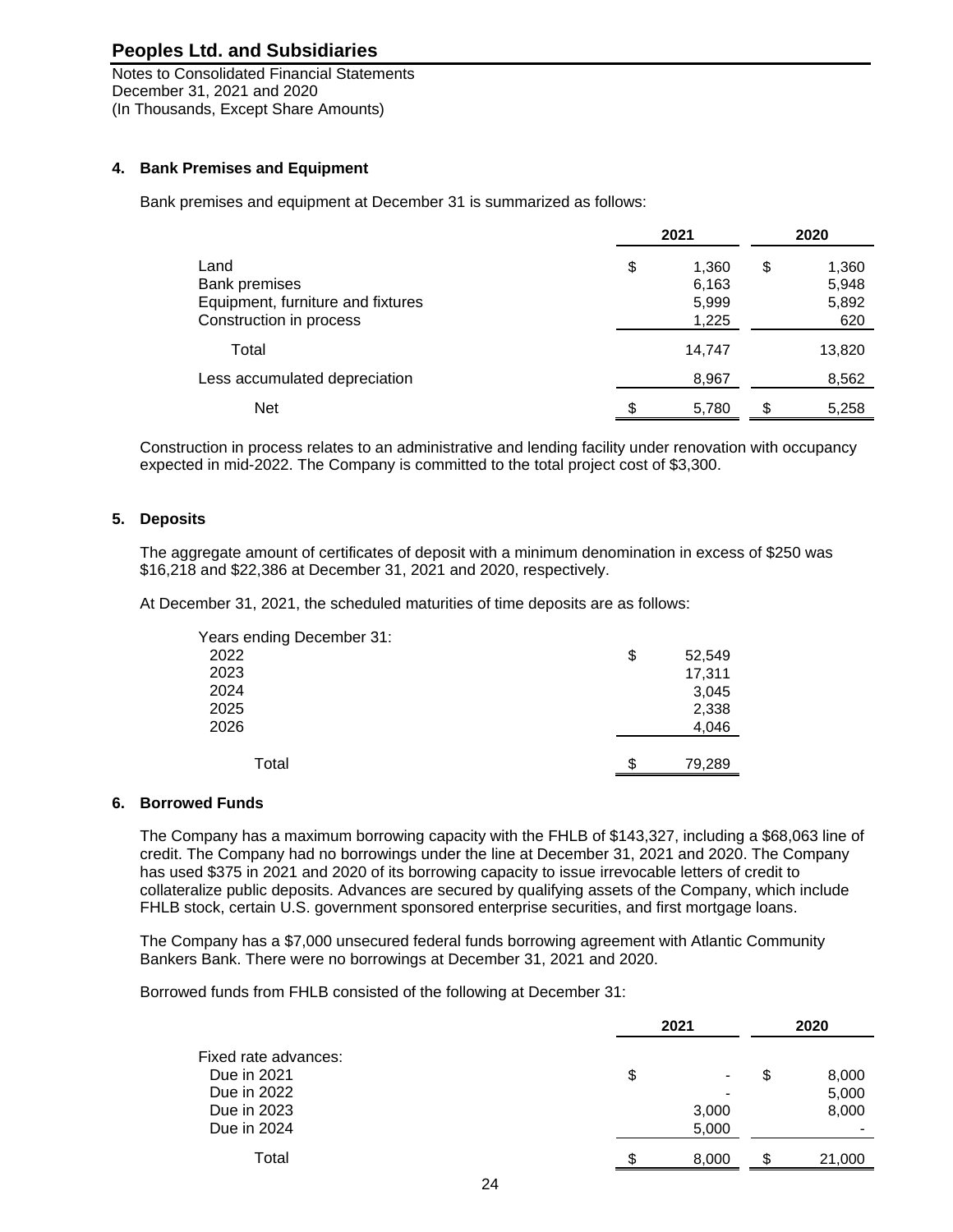Notes to Consolidated Financial Statements December 31, 2021 and 2020 (In Thousands, Except Share Amounts)

The weighted average interest rate on the above borrowings was 0.32 % in 2021 and 1.61 % in 2020.

In 2021, the Company repaid \$10,000 of FHLB advances originally scheduled for repayment in 2022 and 2023. A prepayment fee of \$114 was recognized in connection with the repayment.

#### **7. Income Taxes**

The provision for income taxes consists of the following:

|                     |      | 2021       |    | 2020           |
|---------------------|------|------------|----|----------------|
| Current<br>Deferred | \$   | 1,570<br>3 | \$ | 1,370<br>(204) |
| Total               | - 11 | 1,573      | S  | 1,166          |

A reconciliation between the effective income tax expense and the amount computed using the federal statutory rate of 21 % in 2021 and 2020 is as follows:

|                                                            |   | 2021  | 2020 |       |  |
|------------------------------------------------------------|---|-------|------|-------|--|
| Federal income tax expense at statutory rate<br>Effect of: | S | 1.764 | S    | 1,340 |  |
| Tax-exempt income                                          |   | (204) |      | (194) |  |
| Other items                                                |   | 13    |      | 20    |  |
| Total                                                      |   | 1.573 |      | 1,166 |  |

The following temporary differences gave rise to the net deferred tax asset at December 31:

|                                                      | 2021      | 2020 |       |
|------------------------------------------------------|-----------|------|-------|
| Deferred tax assets (liabilities):                   |           |      |       |
| Allowance for loan losses                            | \$<br>707 | \$   | 688   |
| Deferred compensation                                | 93        |      | 70    |
| Other                                                | (133)     |      | (74)  |
| Unrealized losses (gains) on available-for-sale debt |           |      |       |
| securities, AOCI                                     | 122       |      | (379) |
| Unrealized gains on equity securities                | (3)       |      | (3)   |
| Depreciation                                         | (49)      |      | (63)  |
| Net deferred tax asset                               | \$<br>737 | S    | 239   |

A valuation allowance has not been established as the Company believes that the deferred tax assets are more likely than not realizable. The Company had no unrecognized tax benefits at December 31, 2021 and 2020. There were no interest and penalties recognized in 2021 and 2020.

#### **8. Retirement Plan**

The Company sponsors a defined contribution retirement plan. Retirement plan expense was \$115 in 2021 and \$277 in 2020.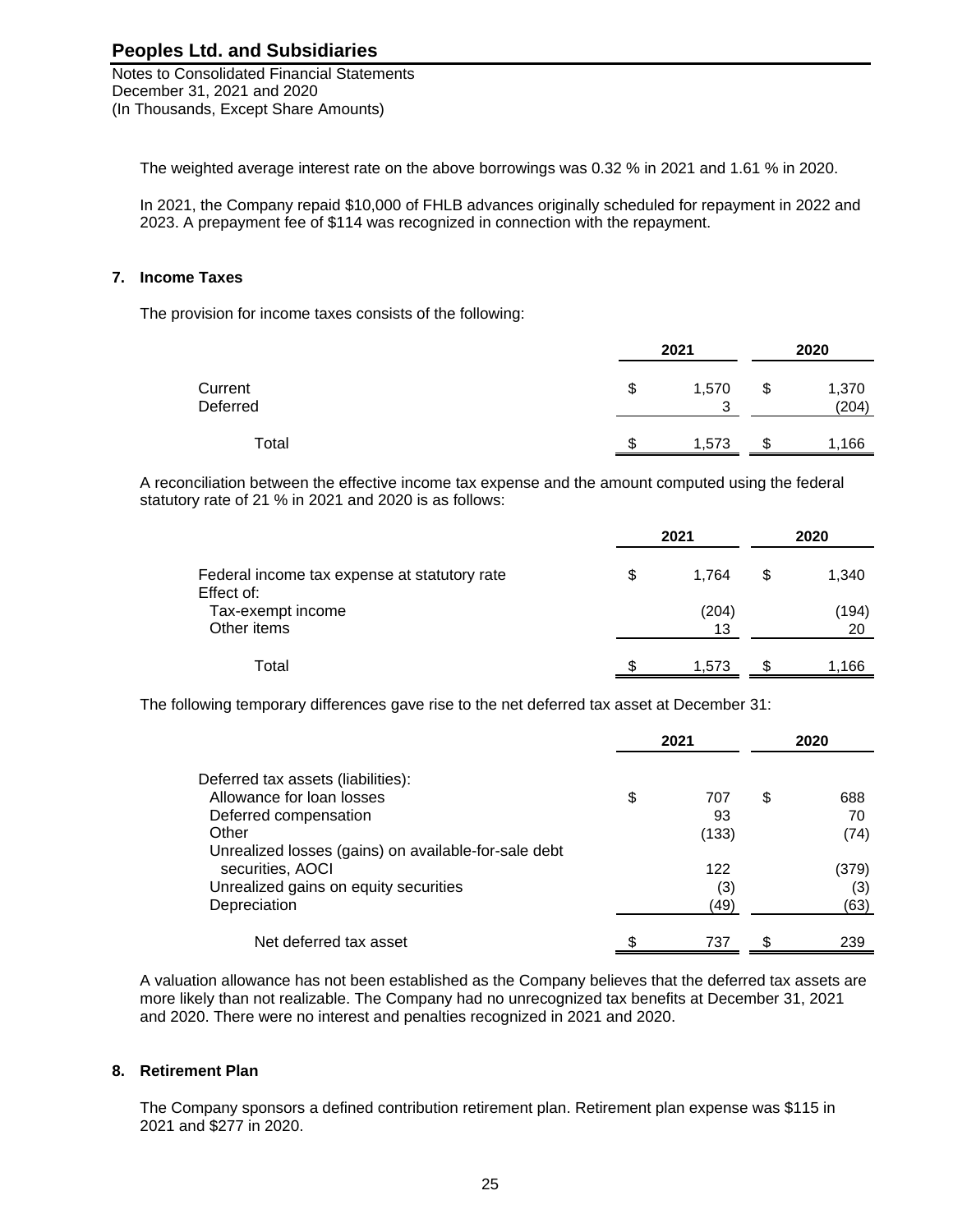Notes to Consolidated Financial Statements December 31, 2021 and 2020 (In Thousands, Except Share Amounts)

#### **9. Financial Instruments With Off-Balance-Sheet Risk**

The Company is a party to credit related financial instruments with off-balance-sheet risk in the normal course of business to meet the financing needs of its customers. These financial instruments include commitments to extend credit and standby letters of credit. Such commitments involve, to varying degrees, elements of credit and interest rate risk in excess of the amount recognized in the consolidated balance sheets. The Company's exposure to credit loss is represented by the contractual amount of these commitments. The Company follows the same credit policies in making commitments as it does for on-balance-sheet instruments. Unless noted otherwise, the Company does not require collateral or other security to support financial instruments with off-balance-sheet credit risk.

Commitments to extend credit are agreements to lend to a customer as long as there is no violation of any condition established in the contract. Commitments generally have fixed expiration dates or other termination clauses and may require payment of a fee. Since many of the commitments are expected to expire without being drawn upon, the total commitment amounts do not necessarily represent future cash requirements. The Company evaluates each customer's creditworthiness on a case-by-case basis. The amount of collateral obtained, if it is deemed necessary by the Company upon extension of credit, is based on management's credit evaluation.

Unfunded commitments under commercial lines-of-credit and revolving credit lines are commitments for possible future extensions of credit to existing customers. These commitments may or may not be collateralized and usually contain a specified maturity date and may not be drawn upon to the total extent to which the Company is committed.

Standby letters of credit written are conditional commitments issued by the Company to guarantee the performance of a customer to a third party. Those letters of credit are primarily issued to support public and private borrowing arrangements. Essentially all letters of credit issued have expiration dates within one year. The credit risk involved in issuing letters of credit is essentially the same as that involved in extending loan facilities to customers. The Company generally holds collateral supporting those commitments if deemed necessary.

To reduce credit risk related to the use of credit-related financial instruments, the Company might deem it necessary to obtain collateral. The amount and nature of the collateral obtained is based on the Company's credit evaluation of the customer. Collateral held varies but may include cash, securities, accounts receivable, inventory, property, plant and equipment and real estate. The Company has not incurred any losses on its commitments in either 2021 or 2020.

Financial instruments whose contract amount represents credit risk were as follows:

|                                                           | 2021            | 2020            |  |  |
|-----------------------------------------------------------|-----------------|-----------------|--|--|
| Commitments to extend credit<br>Standby letters of credit | 38.772<br>4.594 | 32.874<br>4.518 |  |  |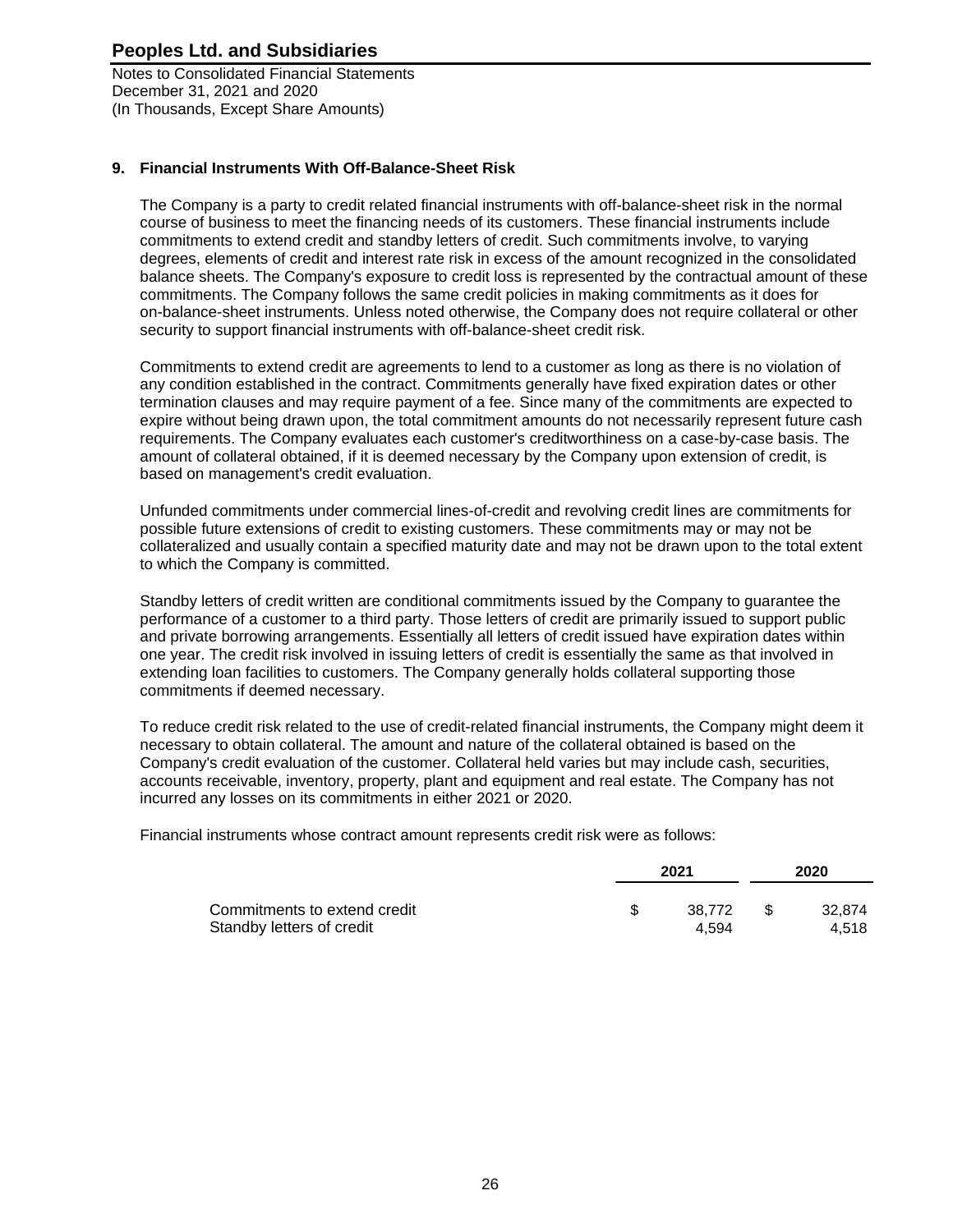Notes to Consolidated Financial Statements December 31, 2021 and 2020 (In Thousands, Except Share Amounts)

#### **10. Leases**

The Company leases three branches under the terms of agreements classified as operating leases. The Company has recognized a right-of-use asset of \$692 and \$678 at December 31, 2021 and 2020, respectively, for its operating leases which is included in other assets and an operating lease liability of \$799 and \$810 at December 31, 2021 and 2020, respectively.

Expected future lease payments at December 31, 2021 under these operating leases are as follows (in thousands):

| Years ending December 31:                                |           |
|----------------------------------------------------------|-----------|
| 2022                                                     | \$<br>221 |
| 2023                                                     | 190       |
| 2024                                                     | 191       |
| 2025                                                     | 134       |
| 2026                                                     | 112       |
| Total lease payments                                     | 848       |
| Present value discount                                   | 49        |
| Operating lease liability, included in other liabilities | \$<br>799 |

None of the leases include options to renew past the current lease term. The discount rate used in determining the operating lease liability was the FHLB fixed advance rate which corresponded with the lease term upon recognition. At December 31, 2021 and 2020, the weighted average discount rate was 3% and the weighted average remaining lease term was 4 and 5 years, respectively.

Operating lease expense was \$192 in 2021 and \$191 in 2020. Short-term lease expense was \$68 in 2021 and \$52 in 2020. Cash paid for operating leases was \$218 in 2021 and \$212 in 2020.

#### **11. Related-Party Transactions**

The Company has granted loans to principal officers, directors, significant shareholders (greater than 10%) and their affiliates. The following table summarizes the activity in these loans (in thousands):

|                                              | 2021                            |     |                           |  |  |
|----------------------------------------------|---------------------------------|-----|---------------------------|--|--|
| Balance, beginning<br>New loans<br>Repayment | \$<br>5,345<br>1,985<br>(2,870) | \$  | 4,028<br>2,363<br>(1,046) |  |  |
| Balance, ending                              | 4.460                           | ۰T) | 5,345                     |  |  |

Related party deposits were \$6,187 in 2021 and \$5,007 at December 31, 2020.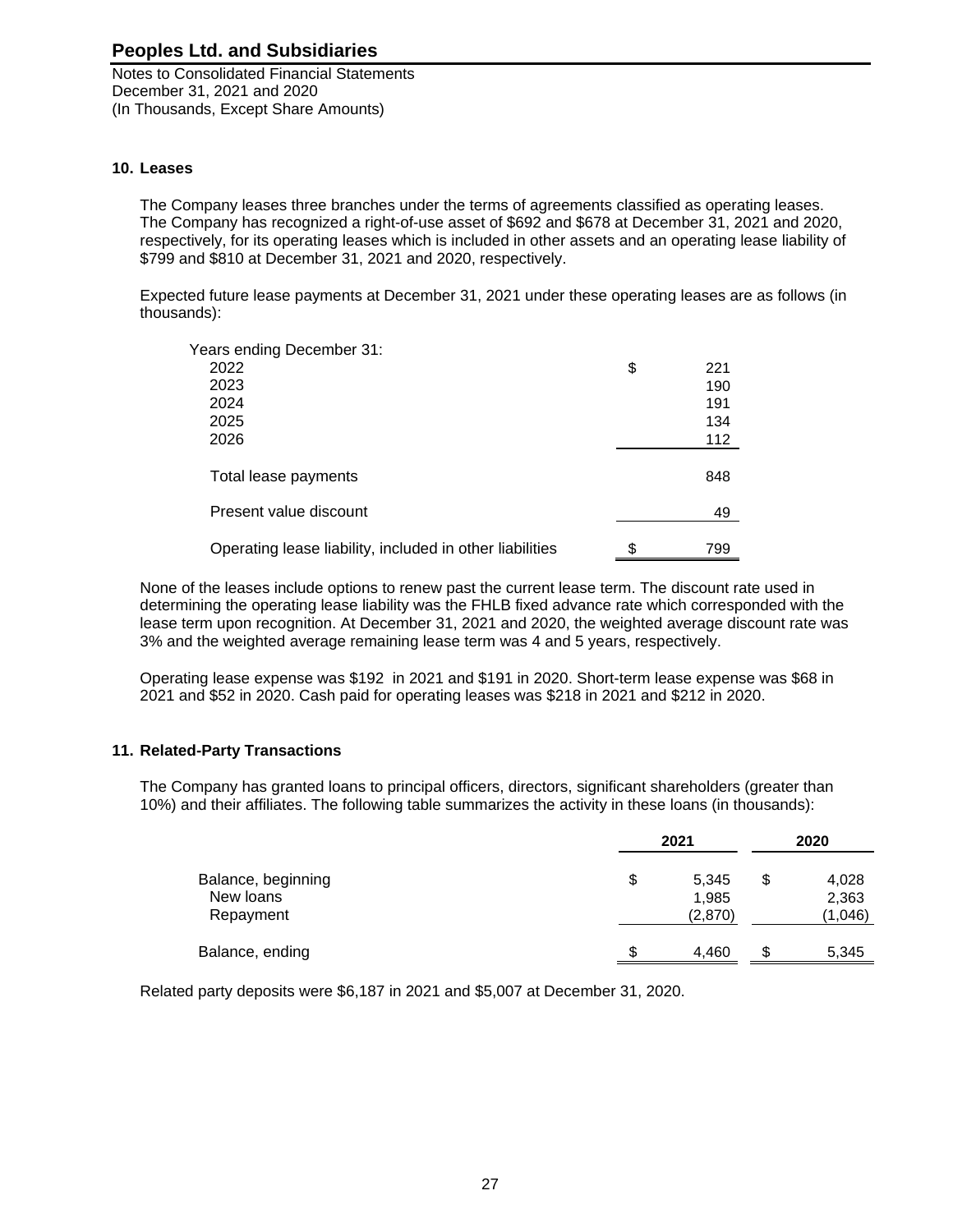Notes to Consolidated Financial Statements December 31, 2021 and 2020 (In Thousands, Except Share Amounts)

#### **12. Regulatory Matters**

The Bank is subject to various regulatory capital requirements administered by the federal banking agencies. Failure to meet minimum capital requirements can initiate certain mandatory, and possibly additional discretionary actions by regulators that, if undertaken, could have a direct material effect on the consolidated financial statements. Under capital adequacy guidelines and the regulatory framework for prompt corrective action, the Bank must meet specific capital guidelines that involve quantitative measures of its assets, liabilities, and certain off-balance-sheet items as calculated under regulatory accounting practices. The capital amounts and classification are also subject to qualitative judgments by the regulators about components, risk weightings and other factors.

Quantitative measures established by regulation to ensure capital adequacy require the maintenance of minimum amounts and ratios of total capital, Tier 1 capital (as defined in the regulations) and common equity Tier 1 capital to risk-weighted assets, and of Tier 1 capital to average assets. A capital conservation buffer of 2.50%, comprised of common equity Tier I capital, is also established above the regulatory minimum capital requirements and must be maintained to avoid limitations on capital distributions.

In 2020, the Bank adopted the new community bank leverage ratio framework. This framework simplifies the regulatory capital requirements by requiring the Bank meet only the Tier 1 capital to average assets (leverage) ratio. The Bank must only maintain a leverage ratio greater than the 9% required minimum to be considered well capitalized under this framework. The Bank can opt out of the new framework and return to the risk-weighting framework at any time. In April 2020, the federal banking agencies temporarily reduced the minimum requirement to 8% for 2020, increasing to 8.50% for 2021 and returning to 9% for 2022 and thereafter. Management believes, as of December 31, 2021, that the Bank meets all capital adequacy requirements to which they are subject.

As of December 31, 2021, the most recent notification from the Federal Deposit Insurance Corporation categorized the Bank as well capitalized under the regulatory framework for prompt corrective action. To be categorized as well capitalized, an institution must maintain minimum ratios as set forth in the following tables. There are no conditions or events since that notification that management believes have changed the Bank's category. The Bank's actual capital amounts and ratios are as follows:

|                                              |    | 2021   |        |              |                                                           |                         |  |  |  |  |
|----------------------------------------------|----|--------|--------|--------------|-----------------------------------------------------------|-------------------------|--|--|--|--|
|                                              |    | Actual |        |              | <b>To be Well Capitalized</b><br><b>Action Provisions</b> | under Prompt Corrective |  |  |  |  |
|                                              |    | Amount | Ratio  |              | Amount                                                    | Ratio                   |  |  |  |  |
| Tier 1 (core) capital<br>(to average assets) | \$ | 46.837 | 10.0 % | \$<br>39.980 |                                                           | 8.5%                    |  |  |  |  |
|                                              |    |        |        | 2020         |                                                           |                         |  |  |  |  |
|                                              |    | Amount | Ratio  |              | Amount                                                    | Ratio                   |  |  |  |  |
| Tier 1 (core) capital<br>(to average assets) | S  | 41,635 | 10.0 % | \$           | 33.378                                                    | 8.0 %                   |  |  |  |  |

The Federal Reserve Bank has established capital guidelines for bank holding companies. These guidelines allow small bank holding companies, as defined, an exemption from regulatory capital requirements. Peoples Ltd. meets the eligibility criteria and is exempt from regulatory capital requirements.

Federal and state banking regulations place certain restrictions on dividends paid by the Bank to Peoples Ltd. The amount of total dividends is generally limited to the retained earnings of the Bank. However, dividend payments would be prohibited if the effect thereof would cause the Bank's capital to be reduced below applicable minimum capital requirements as discussed above.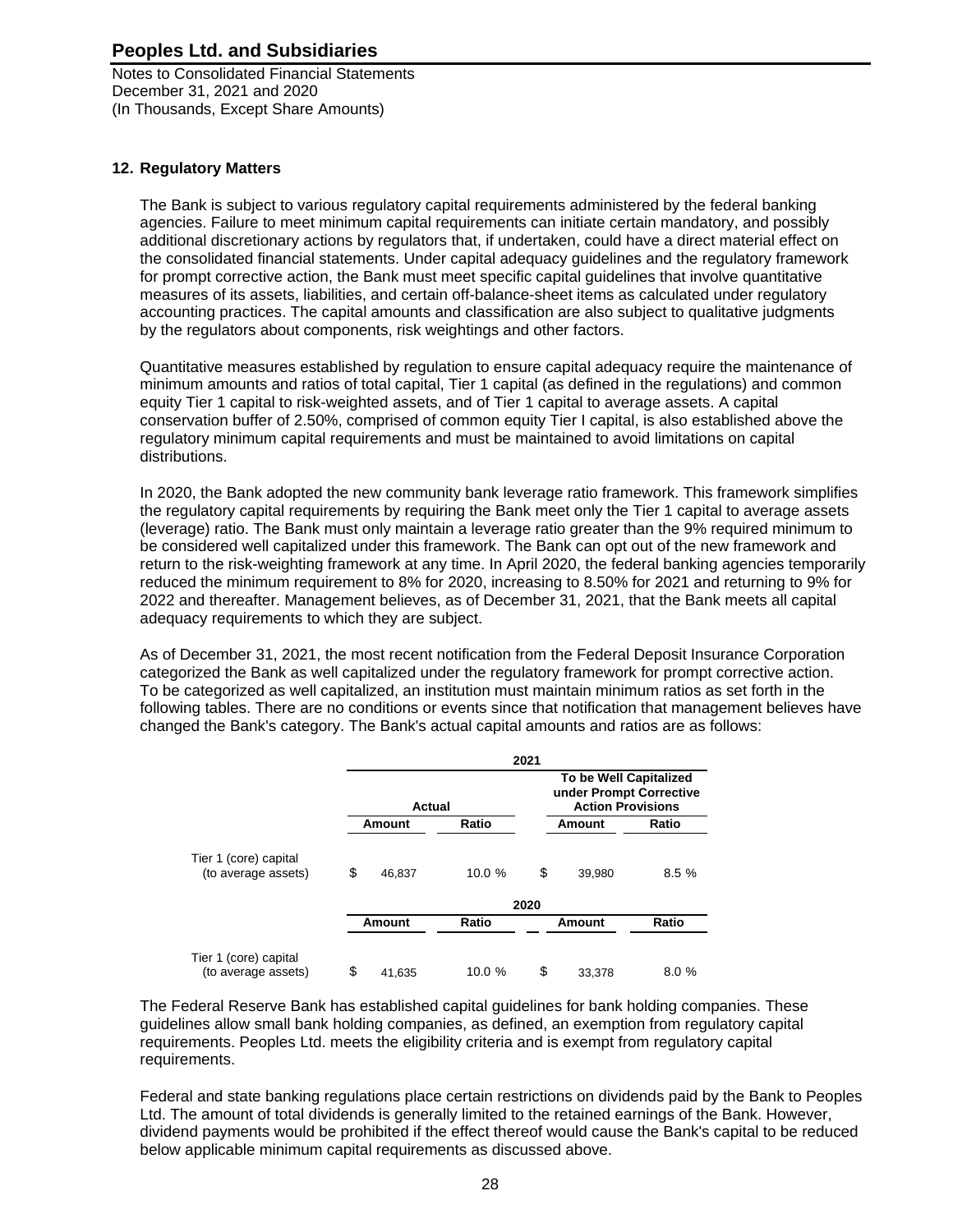Notes to Consolidated Financial Statements December 31, 2021 and 2020 (In Thousands, Except Share Amounts)

#### **13. Fair Value Disclosures**

Fair value is defined as an exit price representing the amount that would be received to sell an asset or settle a liability in an orderly transaction between market participants. A three-level hierarchy exists for fair value measurements based upon the inputs to the valuation of an asset or liability.

Level 1 - Valuation is based on quoted prices in active markets for identical assets or liabilities;

Level 2 - Valuation is determined from quoted prices for similar assets and liabilities in active markets; quoted prices for identical or similar assets or liabilities in markets that are not active; or inputs that are observable for the asset or liability, either directly or indirectly through market corroboration, for substantially the full term of the financial instrument;

Level 3 - Valuation is derived from model-based and other techniques in which at least one significant input is unobservable and which may be based on the Company's own estimates about the assumptions that a market participant would use to value the asset or liability.

The following table sets forth the Company's financial assets and liabilities measured at fair value on a recurring basis by level within the fair value hierarchy (in thousands):

|                                                             |    |                | December 31, 2021 |                   |                    |           |  |
|-------------------------------------------------------------|----|----------------|-------------------|-------------------|--------------------|-----------|--|
|                                                             |    | <b>Total</b>   | Level 1           |                   | Level 2            | Level $3$ |  |
| U.S. Treasury<br>U.S. agency and GSE<br>State and municipal | \$ | 9,801<br>9,820 | \$<br>9,801       | \$                | 9,820              | \$        |  |
| obligations<br>Mortgage-backed<br>securities, GSE,          |    | 26,019         |                   |                   | 26,019             |           |  |
| residential                                                 |    | 59,306         |                   |                   | 59,306             |           |  |
| <b>Total debt securities</b>                                |    | 104,946        | 9,801             |                   | 95,145             |           |  |
| <b>Equity securities</b>                                    |    | 80             | 80                |                   |                    |           |  |
| Total                                                       | S. | 105,026        | \$<br>9,881       | \$                | 95,145             | \$        |  |
|                                                             |    |                |                   | December 31, 2020 |                    |           |  |
|                                                             |    | <b>Total</b>   | Level 1           |                   | Level <sub>2</sub> | Level $3$ |  |
| U.S. GSE<br>State and municipal                             | \$ | 5,995          | \$                | \$                | 5,995              | \$        |  |
| obligations<br>Mortgage-backed<br>securities, GSE,          |    | 23,976         |                   |                   | 23,976             |           |  |
| residential                                                 |    | 61,047         |                   |                   | 61,047             |           |  |
| Total debt securities                                       |    | 91,018         |                   |                   | 91,018             |           |  |
| <b>Equity securities</b>                                    |    | 80             | 80                |                   |                    |           |  |
| Total                                                       | \$ | 91,098         | \$<br>80          | \$                | 91,018             | \$        |  |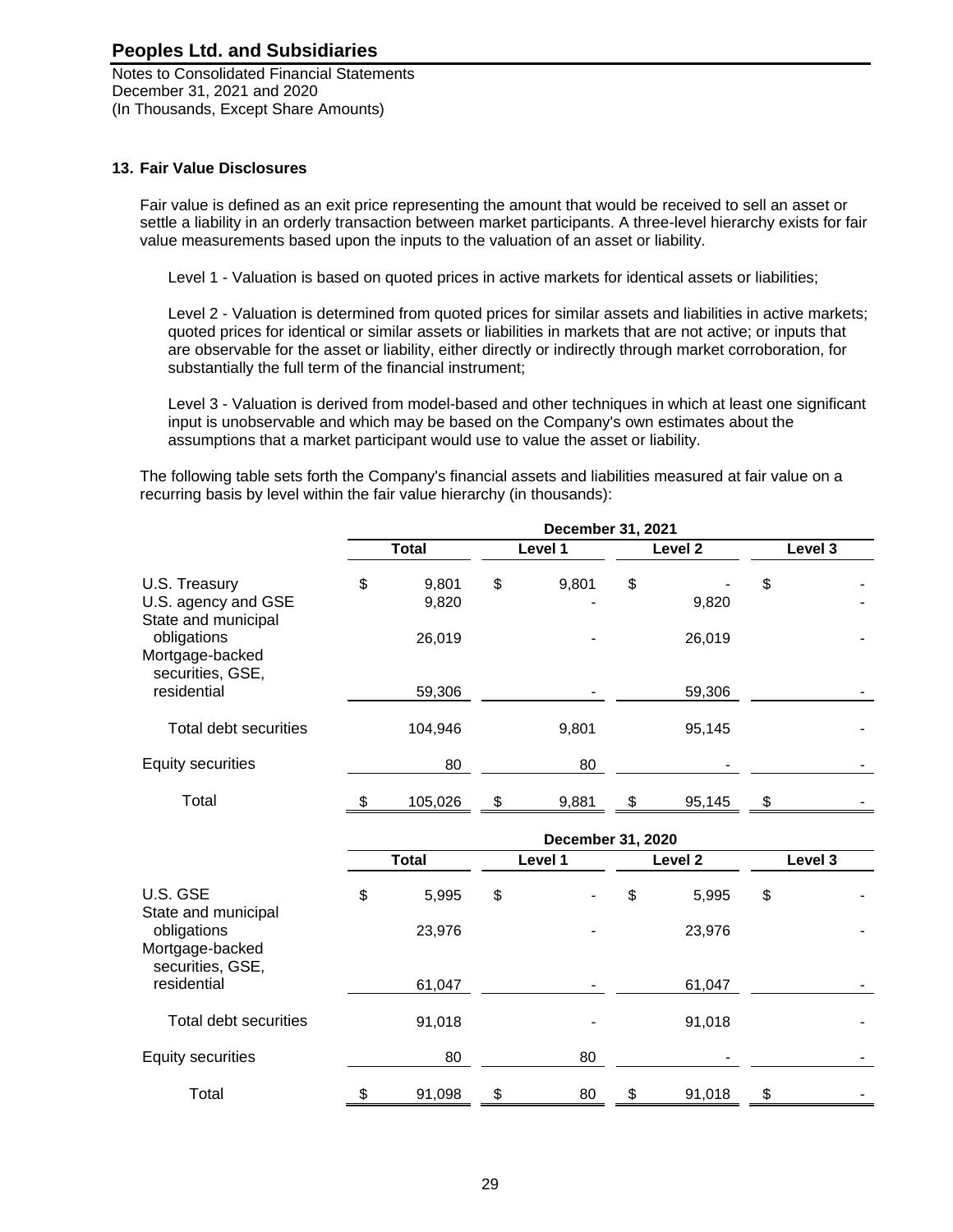Notes to Consolidated Financial Statements December 31, 2021 and 2020 (In Thousands, Except Share Amounts)

The classification within the hierarchy is determined based on the lowest level input that is significant to the fair value measurement.

U.S. treasury and equity securities are measured at fair value using quoted market prices in an active market for identical assets and are classified as Level 1 in the hierarchy. All other debt securities are measured at fair value using matrix pricing, which is a mathematical technique used widely in the industry to value debt securities without relying exclusively on quoted market prices for the specific securities but rather by relying on the securities' relationship to other benchmark quoted prices and are classified as Level 2 in the hierarchy.

The following table presents the Company's financial instruments subject to fair value adjustments on a nonrecurring basis by level within the fair value hierarchy:

|                                          | December 31, 2021 |                      |         |                               |                    |   |  |         |
|------------------------------------------|-------------------|----------------------|---------|-------------------------------|--------------------|---|--|---------|
|                                          |                   | Total                | Level 1 |                               | Level <sub>2</sub> |   |  | Level 3 |
| Impaired loans, net<br>Foreclosed assets |                   | 61<br>$\blacksquare$ | S       | $\overline{\phantom{0}}$<br>- |                    | - |  |         |

|                     |       | <b>December 31, 2020</b> |  |                          |         |                          |         |    |  |  |
|---------------------|-------|--------------------------|--|--------------------------|---------|--------------------------|---------|----|--|--|
|                     | Total |                          |  | Level 1                  | Level 2 |                          | Level 3 |    |  |  |
| Impaired loans, net |       | $\blacksquare$           |  | $\overline{\phantom{0}}$ |         | $\overline{\phantom{0}}$ |         |    |  |  |
| Foreclosed assets   |       | 40                       |  | -                        |         |                          |         | 40 |  |  |

Impaired loans that are collateral dependent are written down to fair value through partial charge-offs or the establishment of specific reserves. Such collateral is primarily real estate whose value is based on appraisals performed by certified appraisers. These values are generally adjusted based on management's knowledge of changes in market conditions or other factors and include estimated liquidation expenses which are generally 10% of the collateral value. Management's assumptions of the collateral value include consideration of location and occupancy as well as condition of the property or asset. At December 31, 2021, management adjustments to the collateral value for these factors ranged from 25% to 100%, with a weighted average of 54%. Since the adjustments may be significant, are based on management's estimates and are generally unobservable, they have been classified as Level 3.

Assets taken in foreclosure of defaulted loans are measured at the lower of cost or fair value less costs to sell of 10%. The fair value of the real property is generally determined using appraisals or other indications of value based on recent comparable sales of similar properties or assumptions generally observable in the marketplace, and the related nonrecurring fair value measurement adjustments have generally been classified as Level 3.

In addition to the disclosures of financial instruments recorded at fair value, U.S. GAAP requires the disclosure of the estimated fair value of all the Company's financial instruments. The majority of the Company's assets and liabilities are considered financial instruments. However, many of these instruments lack an available market. In addition, the Company's general practice and intent is to hold its financial instruments to maturity. The Company has considered the fair value measurement criteria as required under the accounting standard relating to fair value measurement as noted above. Fair value estimates have been determined based on the methodologies management considers most appropriate for each financial instrument.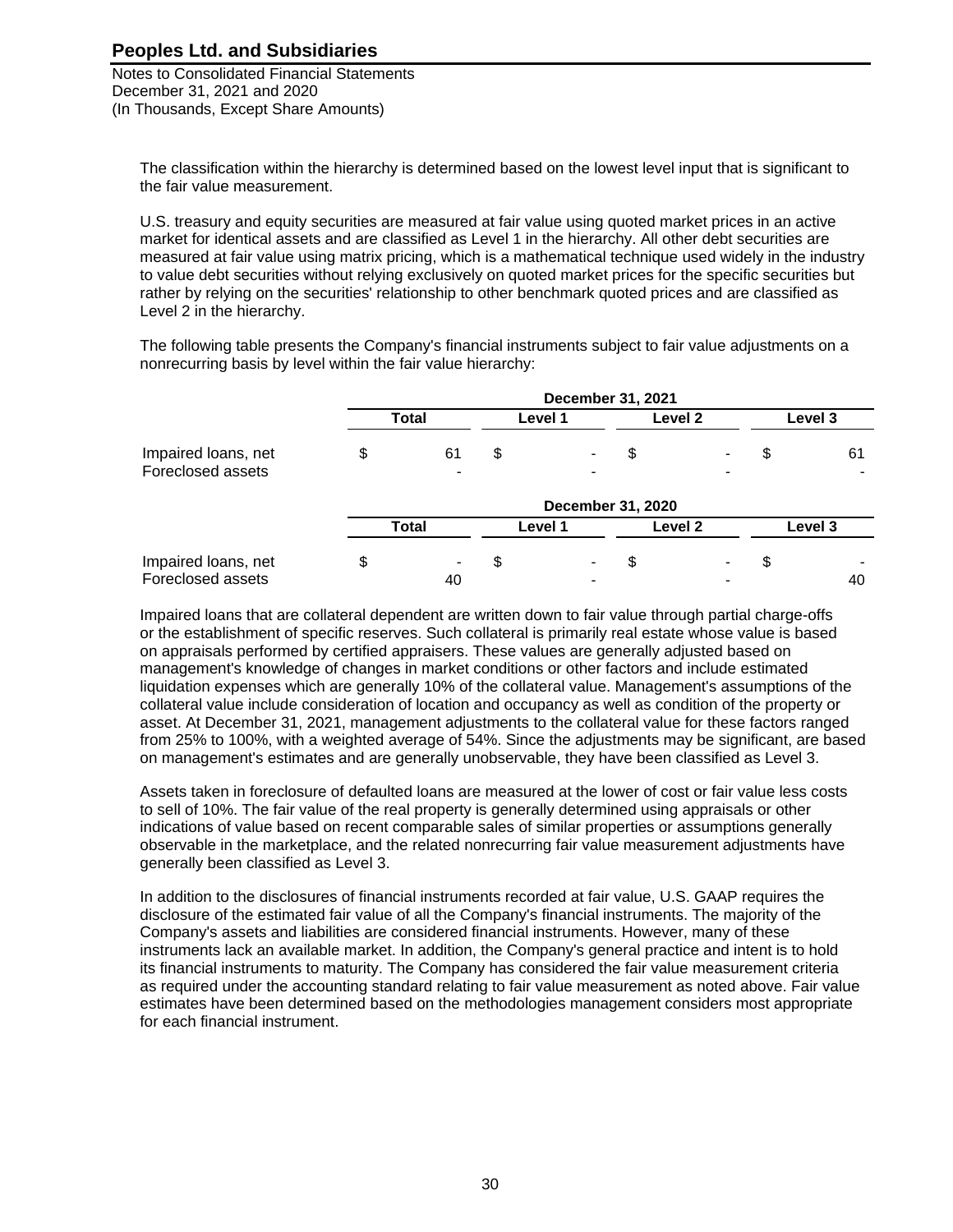Notes to Consolidated Financial Statements December 31, 2021 and 2020 (In Thousands, Except Share Amounts)

The following are the carrying amounts and estimated fair values of the Company's financial instruments as of December 31:

|                                                 | 2021 |                    |    |                                       |    |         |    |                    |    |         |
|-------------------------------------------------|------|--------------------|----|---------------------------------------|----|---------|----|--------------------|----|---------|
|                                                 |      | Carrying<br>Amount |    | <b>Estimated</b><br><b>Fair Value</b> |    | Level 1 |    | Level <sub>2</sub> |    | Level 3 |
| Financial assets:<br>Cash and due from<br>banks | \$   | 63,549             | \$ | 63,549                                | \$ | 63,549  | \$ |                    | \$ |         |
| Available-for-sale                              |      |                    |    |                                       |    |         |    |                    |    |         |
| securities<br>Held-to-maturity                  |      | 105,026            |    | 105,026                               |    | 9,881   |    | 95,145             |    |         |
| securities                                      |      | 4,900              |    | 4,863                                 |    |         |    | 4,863              |    |         |
| Loans, net                                      |      | 276,324            |    | 281,253                               |    |         |    |                    |    | 281,253 |
| Loans held-for-sale<br>Accrued interest         |      | 4,263              |    | 4,391                                 |    |         |    | 4,391              |    |         |
| receivable<br>Restricted equity                 |      | 955                |    | 955                                   |    |         |    | 955                |    |         |
| securities                                      |      | 2,621              |    | 2,621                                 |    |         |    | 2,621              |    |         |
| Financial liabilities:                          |      |                    |    |                                       |    |         |    |                    |    |         |
| Deposits                                        |      | 420,023            |    | 419,817                               |    |         |    | 419,817            |    |         |
| Borrowed funds                                  |      | 8,000              |    | 7,901                                 |    |         |    | 7,901              |    |         |
| Accrued interest payable                        |      | 20                 |    | 20                                    |    |         |    | 20                 |    |         |

|                                                      | 2020 |                           |    |                                       |    |         |    |         |    |         |
|------------------------------------------------------|------|---------------------------|----|---------------------------------------|----|---------|----|---------|----|---------|
|                                                      |      | Carrying<br><b>Amount</b> |    | <b>Estimated</b><br><b>Fair Value</b> |    | Level 1 |    | Level 2 |    | Level 3 |
| Financial assets:<br>Cash and due from               |      |                           |    |                                       |    |         |    |         |    |         |
| banks                                                | \$   | 56,269                    | \$ | 56,269                                | \$ | 56,269  | \$ |         | \$ |         |
| Available-for-sale<br>securities<br>Held-to-maturity |      | 91,098                    |    | 91,098                                |    | 80      |    | 91,018  |    |         |
| securities                                           |      | 2,650                     |    | 2,657                                 |    |         |    | 2,657   |    |         |
| Loans, net                                           |      | 261,212                   |    | 271,975                               |    |         |    |         |    | 271,975 |
| Loans held-for-sale<br>Accrued interest              |      | 13,541                    |    | 14,218                                |    |         |    | 14,218  |    |         |
| receivable<br>Restricted equity                      |      | 1,048                     |    | 1,048                                 |    |         |    | 1,048   |    |         |
| securities                                           |      | 2,335                     |    | 2,335                                 |    |         |    | 2,335   |    |         |
| <b>Financial liabilities:</b>                        |      |                           |    |                                       |    |         |    |         |    |         |
| <b>Deposits</b>                                      |      | 376,431                   |    | 376,931                               |    |         |    | 376,931 |    |         |
| Borrowed funds                                       |      | 21,000                    |    | 21,202                                |    |         |    | 21,202  |    |         |
| Accrued interest payable                             |      | 90                        |    | 90                                    |    |         |    | 90      |    |         |